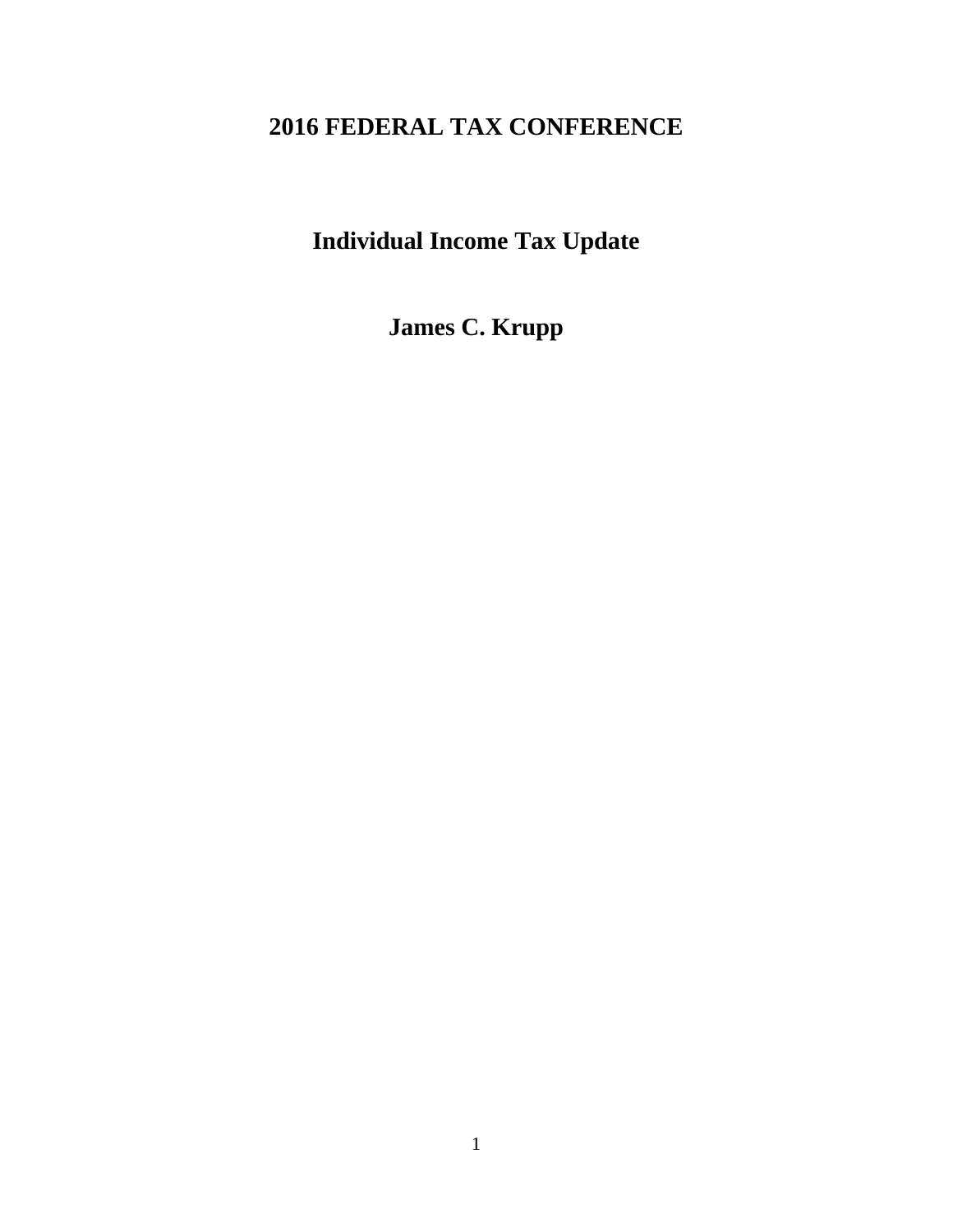## **TAXPAYER IDENTITY THEFT**

**What is It? –** "Tax-related identity theft occurs when an individual intentionally uses the personal indentifying information of another person to file a false tax return with the intention of obtaining an unauthorized refund." *IRM 10.5.3.1.2.1(4).* The offense of identity theft is set forth at 18 U.S. Code § 1028 (a)(7).

#### **Texans Sentenced for Inmate Income Tax Scheme**

On Dec. 15, 2015, in Beaumont, Texas, Stasha Franchell Anderson and Jessica Bellis were sentenced to 36 and 30 months in prison, respectively. Co-defendant Derek Cornelius Briscoe held himself out as a tax preparer sometimes doing business as "Thaferrets Tax Service." Briscoe offered female inmates at the Jefferson County jail a fee in exchange for personally identifying information (PII) of other inmates that could be used to file false tax returns. Anderson and Bellis were inmates who supplied Briscoe with PII of other inmates, which Briscoe used to electronically file fraudulent tax returns for the years 2009, 2010, and 2011. During times when Anderson was not incarcerated, she also aided Briscoe in the preparation of the false tax returns. The trio prepared over 500 false tax returns. Anderson was ordered to pay restitution of \$156,519 to the IRS, while Bellis was ordered to pay restitution in the amount of \$30,000. Both women are jointly liable for \$1,127,193 in total restitution along with Briscoe. On Nov. 19, 2015, Briscoe was sentenced to 57 months in prison for his part in the scheme.

**Washington DC Man Sentenced For Role in Identity Theft and Tax Fraud Scheme** On Jan. 15, 2016, in Washington, District of Columbia, Ezekiel Raspberry was sentenced to 18 months in prison, three years of supervised release and ordered to pay \$315,076 in restitution to the IRS. Raspberry is among approximately 16 defendants who have participated in a massive and sophisticated stolen identity refund fraud scheme that involved an extensive network of more than 130 people, many of whom were receiving public assistance. The overall case involves the filing of at least 12,000 fraudulent federal income tax returns that sought refunds of at least \$42 million. The refunds were sought for tax years 2005 through 2012, often in the names of people, whose identities had been stolen, including the elderly, people in assisted living facilities, drug addicts and prisoners. In other cases, the refunds were sent to people who were willing participants in the scheme.

#### **Mississippi Residents Sentenced For Roles in Tax Fraud Scheme**

On Jan. 14, 2016, in Jackson, Mississippi, Brenda Norman, of McComb, was sentenced to 30 months in prison, three years of supervised release and ordered to repay \$493,111 to the IRS jointly with Yvonne Gary. Norman obtained the names and social security numbers of elderly and disabled individuals she met through her religious organization. After obtaining this information, Norman provided it to co-conspirator, Yvonne Gary, who then used the information to prepare and submit fraudulent federal income tax returns to the IRS. The false income tax returns contained false wage and income information with fraudulent deductions and credits and claimed a total of \$493,111 in refunds. Gary was sentenced on Sept. 10, 2015, to 32 months in prison and three years of supervised release.

**Individuals Sentenced for Stealing Personal Information of More Than 1,400 People** On Dec. 21, 2015, in Detroit, Michigan, Markitta Washington, of Hampton, Georgia, previously of Farmington Hills, and Martez Lear, of Farmington Hills, were sentenced to 47 months and 56 months in prison, respectively. In addition, Washington and Lear were each ordered to pay restitution to the IRS in the amount of \$489,883. Washington, who worked for Henry Ford West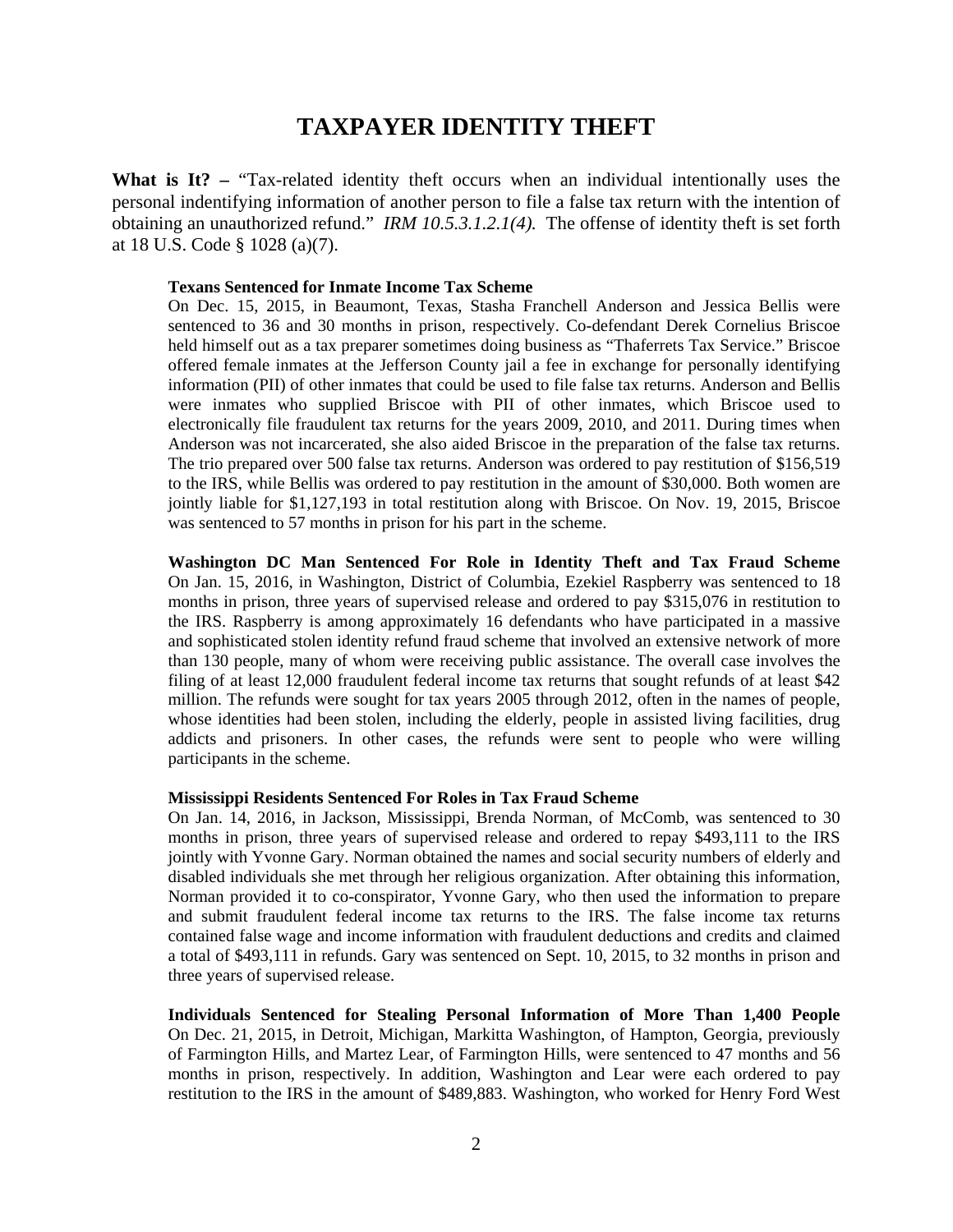Bloomfield Hospital and DMC Harper Hospital, removed patient records that included Personal Identifying Information (PII) and used the PII to file fraudulent tax returns in other's names. A search executed at the shared residence of Washington and Lear patient identification documents and handwritten notes that included PII for approximately 1,400 individuals. The tax refunds were directed to accounts under the control of Washington and Lear.

**Alabama Woman Sentenced for Role in \$20 Million Stolen Identity Tax Fraud Ring** On Nov. 23, 2015, in Montgomery, Talashia Hinton, aka "LayLay," of Phenix City, was sentenced to 94 months in prison, three years of supervised release and ordered to pay restitution in the amount of \$7,173,704. Hinton participated in a large-scale SIRF scheme in which participants filed more than 8,000 false tax returns for 2012 and 2013 fraudulently claiming more than \$20 million in income tax refunds from the IRS. Hinton worked with Keshia Lanier, who supplied her with IRS Electronic Filing Identification Numbers (EFINs) in the names of sham tax preparation businesses and stolen personal identifying information (PII). Hinton also obtained stolen PII from Tamika Floyd. Hinton used some of those names to file false returns, emailed some of the names to Lanier and delivered other names to another co-conspirator, Tracy Mitchell and her family, who used the names to file false returns. Floyd, Mitchell and Lanier were previously sentenced to 87, 159 and 180 months in prison, respectively.

**IRS employee charged in identity theft scheme**. An employee who worked in the IRS's Taxpayer Advocate Service at a job assisting identity theft victims was charged with running a \$1 million identity theft tax fraud scheme. Federal officials announced arrests and charges last month against four people accused of participating in the scheme, including Nakeisha Hall, 39, an IRS employee who worked in the Taxpayer Advocate Service office. According to the indictment, Hall obtained individuals' names, birth dates and Social Security numbers through unauthorized access to IRS computers. She then used the information to prepare fraudulent income tax returns and submitted them electronically to the IRS. Hall asked the IRS to pay the refunds to debit cards and directed that the cards be mailed to addresses that she controlled, according to prosecutors. Hall solicited and received the drop addresses from Goodman, Coleman and the other co-conspirators, who also collected the refund cards from the mail.

**"Get Transcript" breach**. The IRS announced in May, 2015 that 114,000 taxpayers had their accounts accessed by unauthorized parties through the "Get Transcript" online portal. In November the IRS announced that an additional 220,000 taxpayers were subject to this breach.

## **What is the magnitude of tax related identity theft?**

- For calendar year 2015, through November the IRS rejected or suspended 4.8 million suspicious returns. Of these, 1.4 million returns were confirmed identity theft returns claiming \$8 billion in refunds.*(IRS Fact Sheet 2016-1)*
- In 2013 the IRS prevented or recovered \$24.2 billion (4.1 million returns) of identity theft refunds, but paid \$5.8 billion (1 million returns) of refunds later determined to be related to identity theft. *Identity Theft and Tax Fraud, GAO 15-119.* To put the magnitude of this theft in context, according to FBI statistics the value of all cars stolen in 2013 was \$4.1 billion.
- In 2014, through May 31, 2014, the IRS detected and stopped processing on 3.6 million returns suspected for identity theft. *http://www.taxpayeradvocate.irs.gov/get-help/identitytheft?taxissue=63*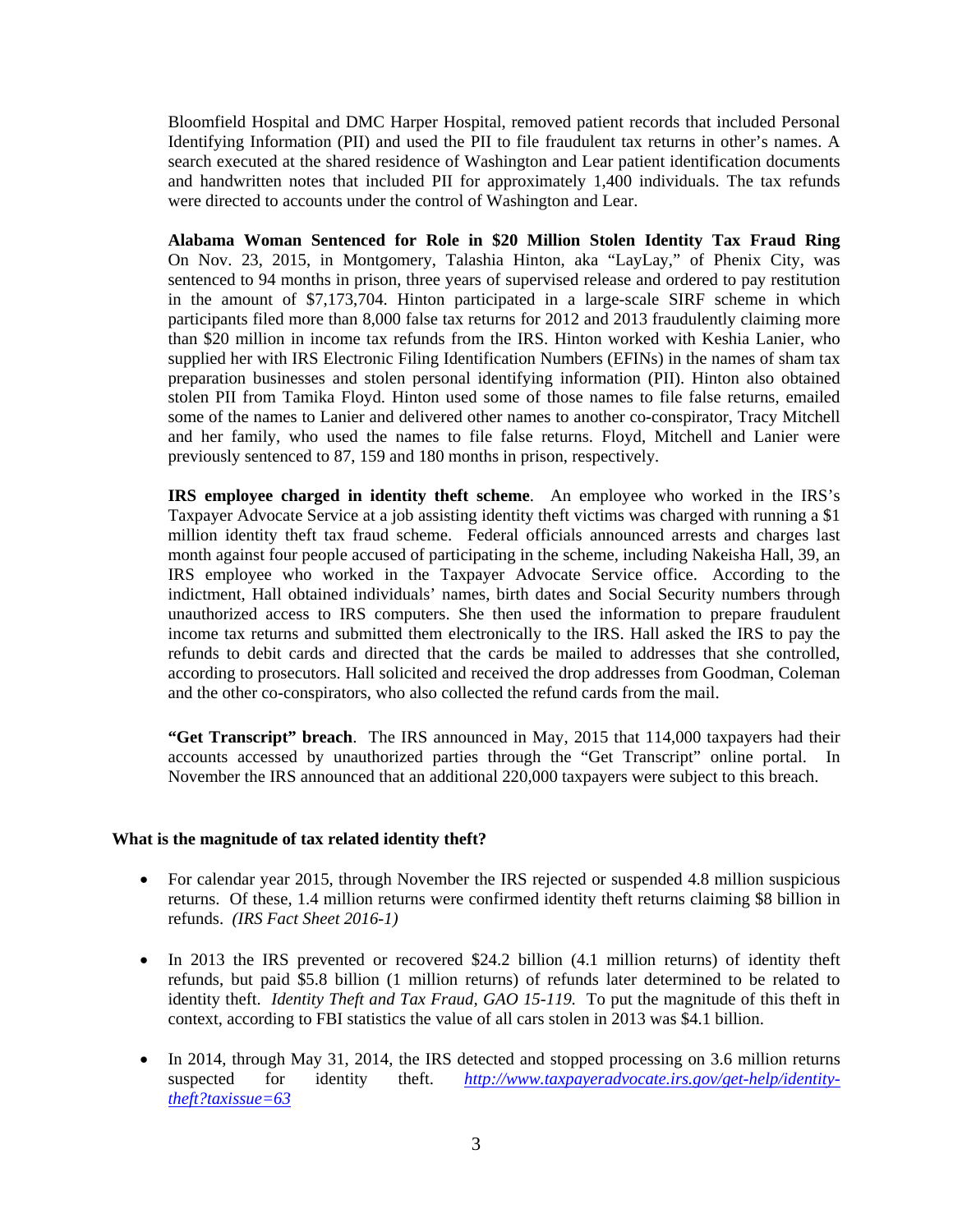- The Identity Protection Specialized Unit handled 746,942 cases in 2014. *TIGTA 2016-40-003.*
- As of September 30, 2015 the IRS had an inventory of 601,799 pending identity theft cases. *Taxpayer Advocate Services 2015 Annual Report to Congress*.
- In February, 2015 Intuit stopped e-filing for state income tax returns due to identity theft concerns.

## **Criminal Enforcement:**

|                                  | FY    | FY    | FY    |
|----------------------------------|-------|-------|-------|
|                                  | 2015  | 2014  | 2013  |
| <b>Investigations Initiated</b>  | 776   | 1063  | 1492  |
| Prosecution                      | 774   | 970   | 1257  |
| Recommendations                  |       |       |       |
| Indictments/Informations         | 732   | 896   | 1050  |
| Sentenced                        | 790   | 748   | 438   |
| <b>Incarceration Rate</b>        | 84.6% | 87.7% | 80.6% |
| Months<br>Average<br>to<br>Serve | 38    | 43    | 38    |

## **How does the IRS process and resolve an identity theft case?**

- The IRS has assigned over 3,000 employees to work on identity theft issues, with training in identity theft indicators to an additional 35,000 employees. *IRS Fact Sheet 2014-1*.
- The IRS formed the Identity Protection Specialized Unit (IPSU) in 2008. The IPSU was meant to be a dedicated unit for victims of identity theft. The IRS intended for the IPSU to provide a single case worker for each taxpayer, but this has not been accomplished. In 2015 the IRS announced a plan to consolidate identity theft assistance and compliance into a new organization, Identity Theft Victim Assistance (ITVA). ITVA is located within Accounts Management, centralizes victim assistance, and will result in the relocation of approximately 1,700 employees. *TIGTA 2016-40-003*.
- The IRS has a dedicated phone number for victims of identity theft (800) 908-4490.
- A "typical" case takes 120 days to resolve. *IRS Fact Sheet 2016-1*.
- A TIGTA review of identity theft accounts resolved between August 1, 2011 through July 31, 2012 found that the average case took 312 days to resolve. A similar review for cases between October 1, 2012 and September 30, 2013 found that the average case took 278 days to resolve. *TIGTA 2015-40-024.* A review by Taxpayer Advocate Services of cases closed in June 2014 found that the average case took 179 days to resolve. *National Taxpayer Advocate 2014 Annual Report to Congress*.
- A taxpayer initiated case begins by the filing of a Form 14039. An IRS initiated case begins with a notice to the taxpayer generated by the Taxpayer Protection Program – Letter 4883C for prioryear suspicious returns and Letter 5071C for current year returns.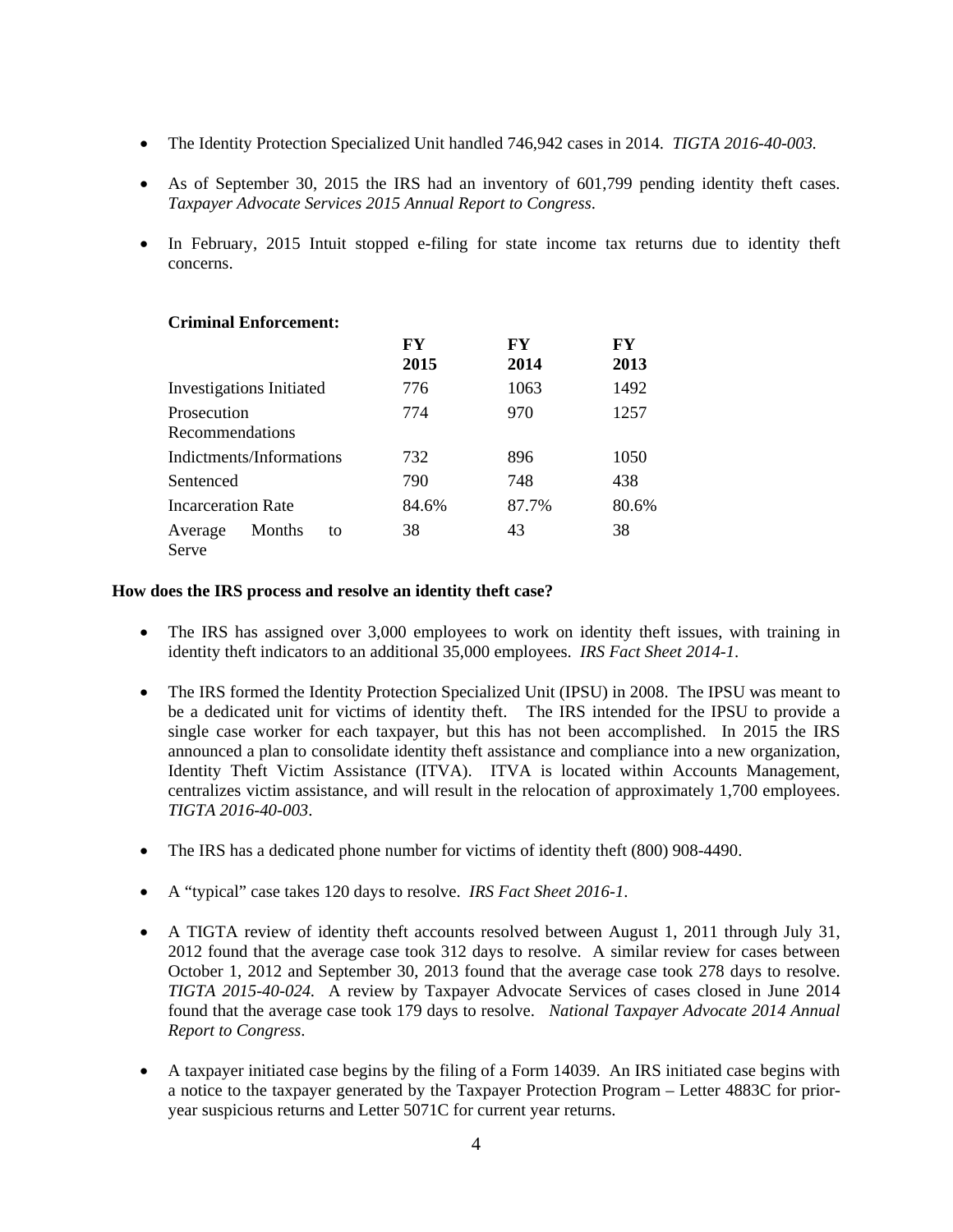|      | IRS Identified      | <b>Taxpayer-Initiated</b> |  |
|------|---------------------|---------------------------|--|
|      | Incidents/Taxpayers | Incidents/Taxpayers       |  |
| 2010 | 338,753/201,376     | 101,828/69,142            |  |
| 2011 | 1,014,884/553,730   | 110,750/87,322            |  |
| 2012 | 1,508,375/985,843   | 277,491/233,365           |  |
| 2013 | 2,542,488/2,106,932 | 376,996/309,841           |  |

https://www.irs.gov/Individuals/How-IRS-ID-Theft-Victim-Assistance-works

*You tell us you may be a tax-related identity theft victim* 

*Here's what happens if you learn you are a victim of tax-related identity theft. For example, your e-filed return rejects because of a duplicate tax filing with your Social Security number, and you report the incident to us:* 

- *You should file by paper if you are unable to e-file*
- *You should complete and file Form 14039, Identity Theft Affidavit, with your paper tax return*
- *Your tax return and Form 14039 are received for processing by the IRS.*
- *Your case goes to our Identity Theft Victim Assistance (IDTVA) organization where it will be handled by employees with specialized training*
- *You will receive an acknowledgment letter*
- *The Identity Theft Victim Assistance organization will work your case by:* 
	- o *Assessing the scope of the issues, trying to determine if your case affects one or more tax years.*
	- o *Addressing all the issues related to the fraudulent return. This includes determining if there are additional victims, who may be unknown to you, listed on the fraudulent return.*
	- o *Researching the case to double check all the names, addresses and SSNs are accurate or fraudulent.*
	- o *Conducting a case analysis to determine if all outstanding issues were addressed*
	- o *Ensuring your tax return is properly processed and if you are due a refund, releasing your refund.*
	- o *Removing the fraudulent return from your tax records.*
	- o *Marking your tax account with an identity theft indicator, which completes our work on your case and helps protect you in the future.*
- *You will receive notification that your case has been resolved. This is generally within 120 days but complex cases may take 180 days or longer*
- *Prior to the start of the next filing season, you will receive a letter (CP01A) with an Identity Protection Personal Identification Number (IP PIN) to help protect your tax return going forward.*

*We tell you we have a suspicious return with your name on it* 

*Often, the IRS Taxpayer Protection Program identifies a suspicious tax return bearing your name and SSN and will send you a notice or letter. There are many reasons why a return may appear to suspicious to us, and we take this precautionary step to help protect you. Here's what happens in this situation:* 

- *You may receive a letter from the IRS asking you to verify your identity within 30 days.*
- *You follow the letter's instructions to verify your identity at IDVerify.irs.gov:*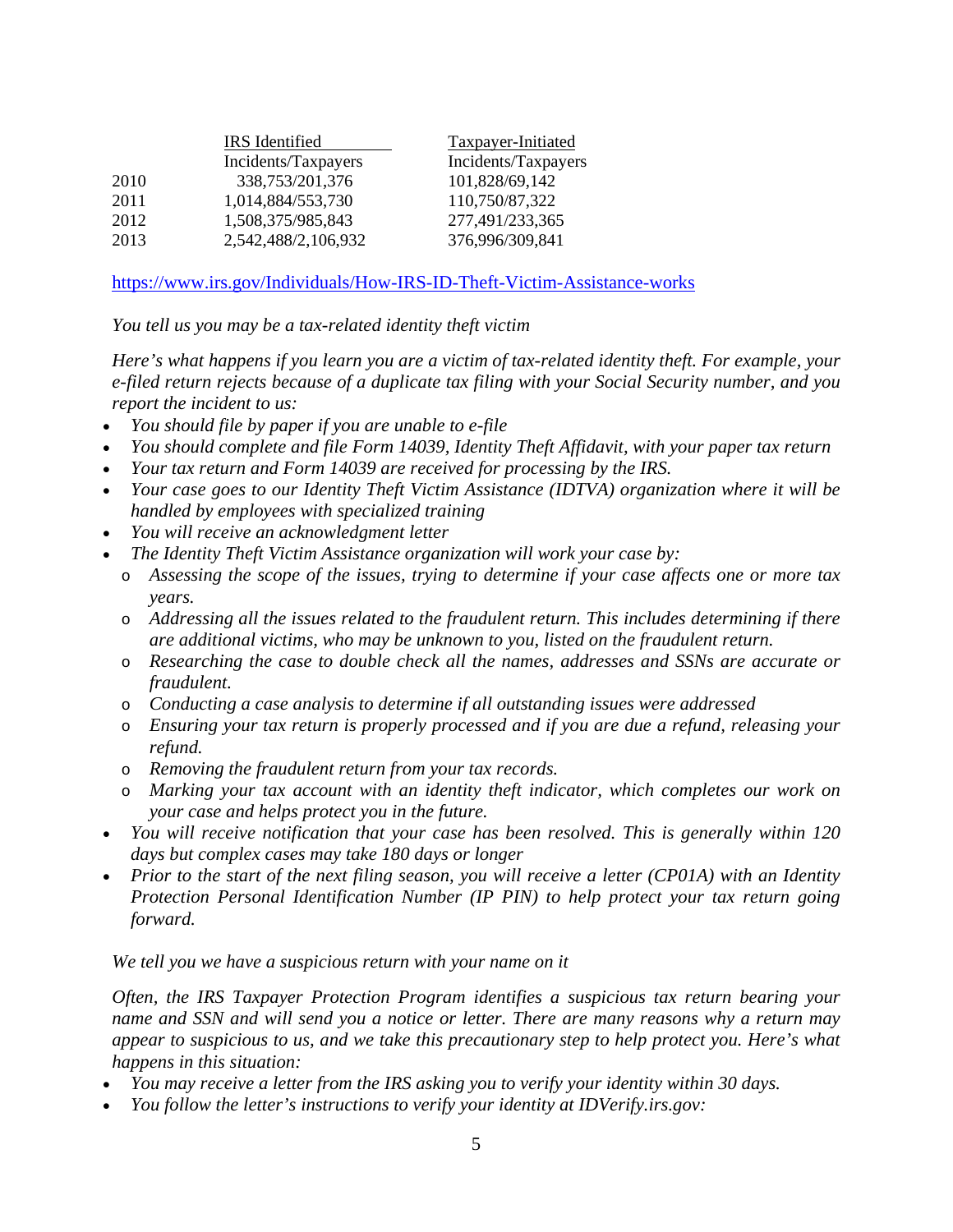- o *If you are unable to verify using the website, you should call the Taxpayer Protection Program toll-free number provided by the letter.*
- o *If you are unable to verify your identity with the customer service representative, you may be asked to visit an IRS Taxpayer Assistance Center in person. You should plan on providing picture identification plus the letter and a copy of the tax return if you did file it.*
- o *If you are unsure about the letter's authenticity and whether it came from the IRS, go to IDVerify.IRS.gov and follow the prompts to verify your identity.*
- o *If you receive this or similar notices about suspicious returns, you do not need to complete the Form 14039 unless instructed to do so.*
- *Once you verify your identity with us, you can tell us if you did or did not file the return.*
- *If you did not file the return, it will be removed from your IRS records. You may be told you will need to file a paper return for the current filing season.*
- *If you did file the return, it will be released for processing and, barring other issues, your refund will be sent.*

*How quickly we can work identity theft cases depends upon the volume of work and the complexity of the cases. Once we completely resolve your tax account issues, we will mark your account with an identity theft indicator to help protect you in the future.* 

## **The Identity Protection PIN (IP PIN)**

The IP PIN is a 6-digit number assigned annually to eligible taxpayers to help prevent the misuse of their Social Security numbers on fraudulent federal income tax returns. If a return is filed with an SSN and an incorrect or missing IP PIN, the IRS will reject it.

- Victims of identity theft whose cases have been resolved by the IRS will receive a CP01A Notice containing the IP PIN.
- Residents of Georgia, Florida, or the District of Columbia and taxpayers who receive an IRS letter inviting them to 'opt-in' to get an IP PIN can obtain an IP PIN on the IRS website.
- Taxpayers must use the IP PIN on all federal income tax returns 1040, 1040A, 1040EZ and 1040 PR/SS.
- The IRS issued more than 1,500,000 IP PIN's in 2015.
- An IP PIN was not issued to 532,637 taxpayers whose identity theft cases were resolved in 2014. Also, the IRS did not provide an IP PIN to 24,628 taxpayers whose personal information had been lost by or stolen from the IRS. *TIGTA 2014-40-086*.

## **Instructions for Requesting Copy of Fraudulent Returns**

A victim of identity theft may request a redacted copy of a fraudulent return that was filed and accepted by the IRS using the victim's name and SSN – only if the victim is the primary or secondary taxpayer on the return. The IRS will not release the fraudulent return unless the case has been resolved. The request must be made in writing and mailed to the IRS at P.O. Box 9039 Andover, MA 01810-0939.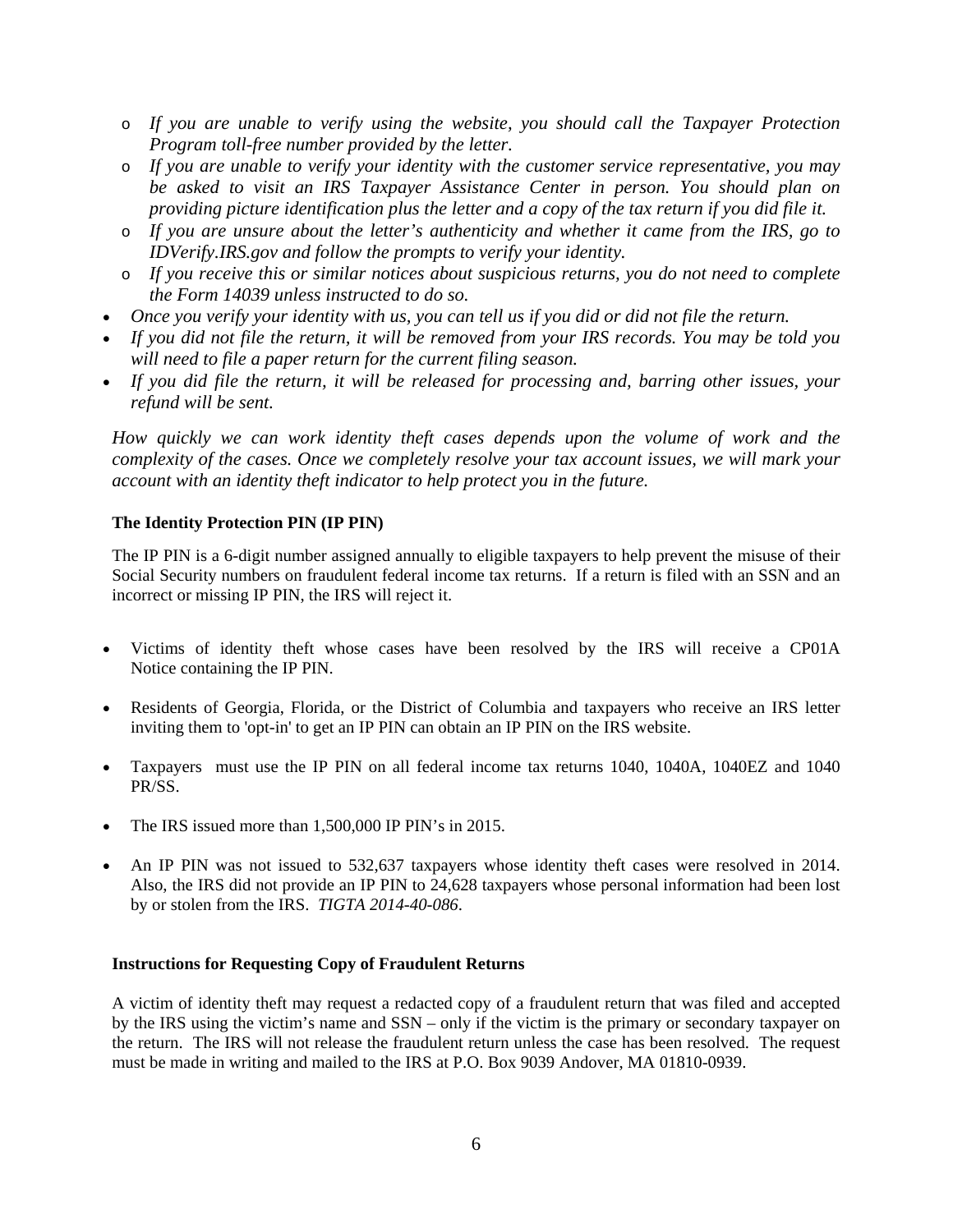## **IRS Efforts to Detect Identity Theft**

- The IRS will test a 16 character W-2 verification code. The code will be a 16-digit value containing the letters "a" through "f" and numbers "0" through "9" and will appear on approximately 2% of W-2's.
- In October, 2015 the IRS announced that it reached agreement for software providers to enhance identity requirements and strengthen validation procedures. Taxpayers who use private sector tax software accounts will be subject to: new password standards requiring a minimum of eight characters with upper case, lower case, alpha, numerical and special characters, a new timed lockout feature, limited unsuccessful log-in attempts, and the addition of three security questions.
- PATH Act 1)Requires filing of W-2's by January 31, whether paper or e-filed, and allows a non-automatic 1 month extension; 2) the IRS will not issue refunds based on the earned income tax credit and the refundable portion of the child tax credit prior to February 15; 3) authorizes the IRS to promulgate regulations that require truncated social security numbers on W-2's.
- The IRS is constantly developing filters to detect identity theft. In 2012 11 filters detected 235,000 returns. In 2013 80 filters detected 720,000 returns. In 2014 114 filters detected 832,000. *TIGTA 2015-40-026*.
- "Clustering" tool The IRS groups tax returns to target multiple refunds with similar characteristics that include address, zip code, and/or bank routing number. This identified 517,000 returns in 2013. *TIGTA 2015-40-026*

| "Taxpayer" address                  | returns | refunds issued  |
|-------------------------------------|---------|-----------------|
| Address 1 in Lansing, Michigan      | 2,137   | \$3,316,051     |
| Address 2 in Chicago, Illinois      | 765     | 903,084         |
| Address 3 in Belle Glade, Florida   | 741     | 1,004,897       |
| Address 4 in Orlando, Florida       | 703     | 1,088,691       |
| Address 5 in Tampa, Florida         | 518     | 1,791,770       |
| Type of "taxpayer"                  | returns | refunds issued. |
| Deceased                            | 104,950 | \$415,047,568   |
| Elderly                             | 76,338  | 374,419,730     |
| Citizens of US Possessions          | 67,789  | 387, 183, 428   |
| Students (age 16-22)                | 288,252 | 695, 343, 022   |
| Children (under 14)                 | 2,274   | 3,960,327       |
| Income level - not required to file | 952,612 | 3,345,064,109   |
| TIGTA 2012-42-080                   |         |                 |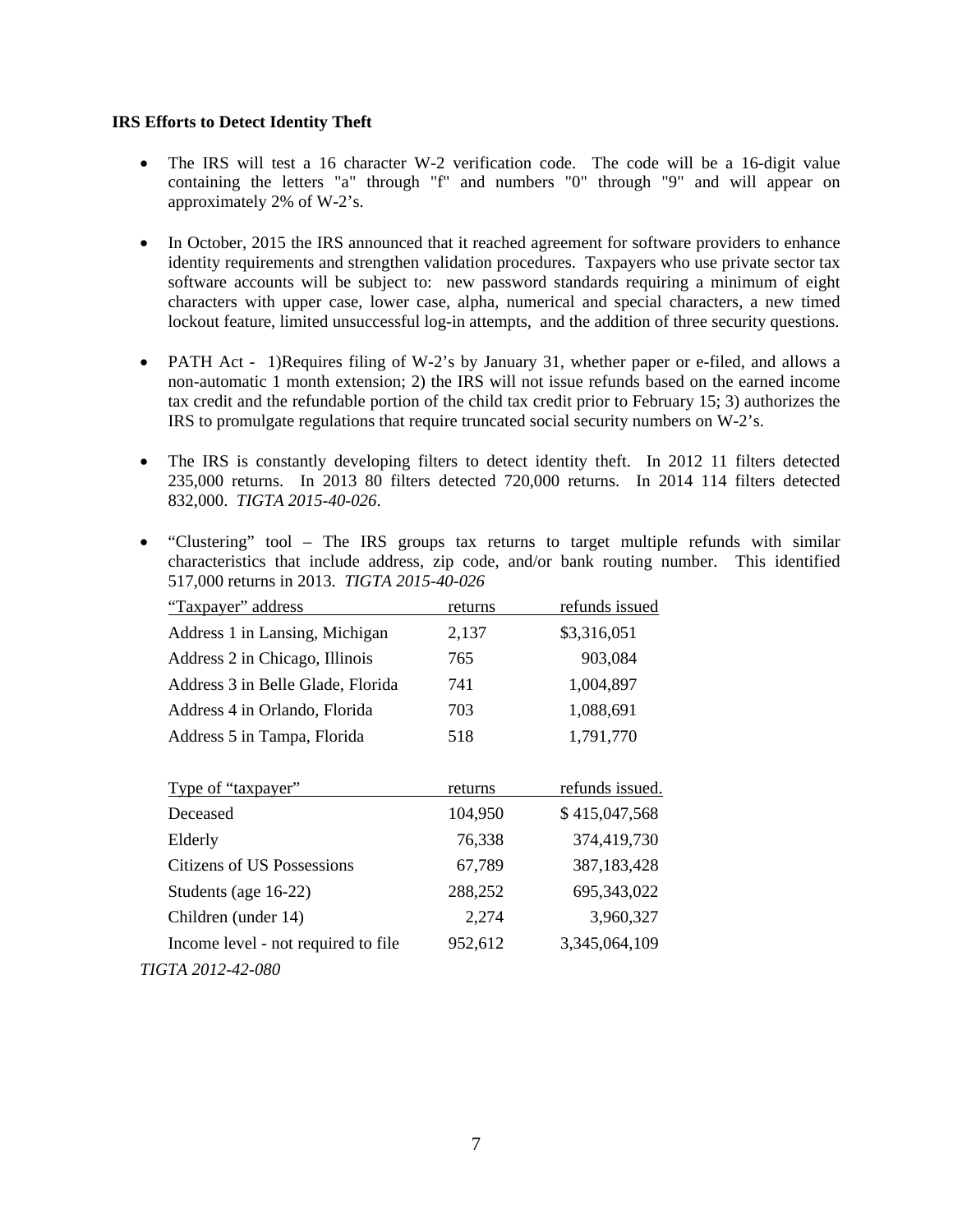Locking deceased SSN's. From January 2011 through September 2014 IRS locked 26.3 million accounts of deceased individuals with the following number of fraudulent returns stopped:

 2012 16,341 efiled and 588 paper 2013 442,743 efiled and 2,255 paper

2014 338,807 efiled and 15,915 paper

*TIGTA 2015-40-026* 

- Matching social security benefits and withholding with Forms SSA-1099 has resulted in a decrease in undetected fraudulent returns claiming false social security benefits and withholding:
	- 2010 undetected 93,142 returns
	- 2011 undetected 12,993 returns
	- 2012 undetected 3,064 returns

*TIGTA 2015-40-026*

• The IRS has implemented a direct deposit limit so that no more than 3 deposits can go to a single bank account. *Testimony of J. Russell George (TIGTA) before the Senate Budget Committee – August 26, 2015*.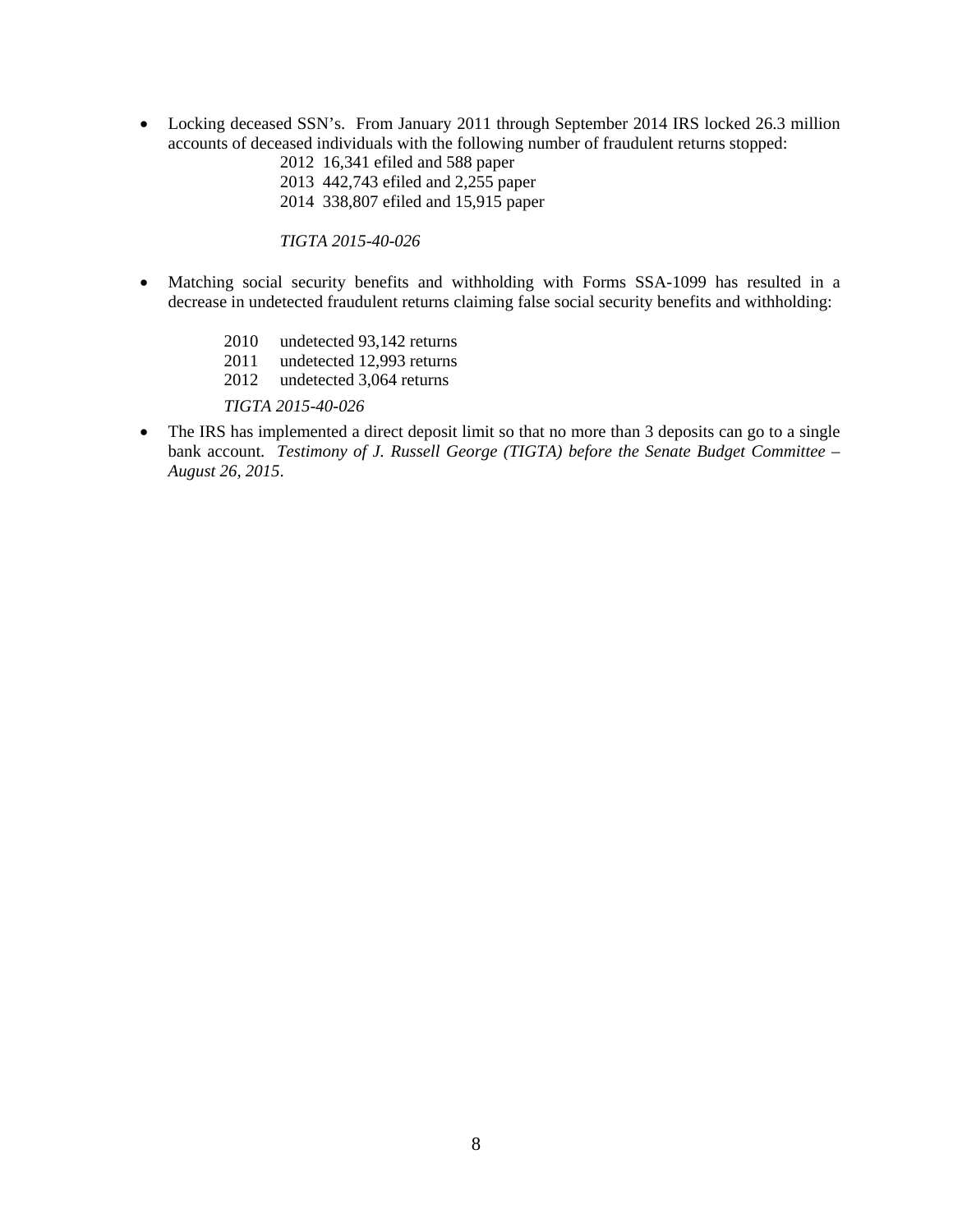## **ABLE ACCOUNTS**

#### **Proposed Regulations. REG-102837-15 (IRB 2015-27)**

#### **Qualification as an ABLE program**

The program must: (1) be established and maintained by a state or a state's agency or instrumentality; (2) permit the establishment of an ABLE account only for a designated beneficiary who is a resident of that state, or a state contracting with that state for purposes of the ABLE program; (3) permit the establishment of an ABLE account only for a designated beneficiary who is an eligible individual; (4) limit a designated beneficiary to only one ABLE account, wherever located; (5) permit contributions to an ABLE account established to meet the qualified disability expenses of the account's designated beneficiary; (6) limit the nature and amount of contributions that can be made to an ABLE account; (7) require a separate accounting for the ABLE account of each designated beneficiary with an ABLE account in the program; (8) limit the designated beneficiary to no more than two opportunities in any calendar year to provide investment direction, whether directly or indirectly, for the ABLE account; and (9) prohibit the pledging of an interest in an ABLE account as security for a loan.

#### **Determination of Disability**

If the potential beneficiary is entitled to benefits based on blindness or disability under title II or XVI of the Social Security Act and the blindness or disability occurred before the individual's 26th birthday then the individual would be eligible to open an ABLE account. The proposed regulations assert that each state ABLE program is allowed to verify this however it sees fit.

If the potential beneficiary is attempting to receive eligibility through establishing a "disability certification" then the potential beneficiary must present to the state ABLE program documentation stipulating that the individual meets the criteria in the federal statute, along with the individual's diagnosis related to the individual's relevant impairment or impairments, signed by a licensed physician. At the point in which this documentation is given to the state ABLE program, that individual is eligible to open an ABLE account.

For eligibility purposes, the phrase "marked and severe functional limitation" will be the same standard as the disability standard related to the Social Security Act for children claiming benefits under the Supplemental Security Income for the Aged, Blind, and Disabled (SSI) program based on disability, but without regard to the age of the individual.

The proposed regulations state that a qualified ABLE program generally must require annual recertifications confirming that the designated beneficiary continues to satisfy the definition of an eligible individual. However, the proposed regulations also allow the states the flexibility to choose different methods of ensuring a designated beneficiary's status as an eligible individual and may impose different periodic recertification requirements depending on a qualified beneficiary's particular circumstance (in particular the severity and nature of their disability)

The proposed regulations allow a qualified ABLE program or any of its contractors to contract with one or more Community Development Financial Institutions (CDFIs) that commonly serve disabled individuals and their families to provide one or more required services. For example, a CDFI could provide screening and verification of disabilities, certification of the qualified purpose of distributions, debit card services to facilitate distributions, and social data collection and reporting. A CDFI also may be able to obtain grants to defray the cost of administering the program.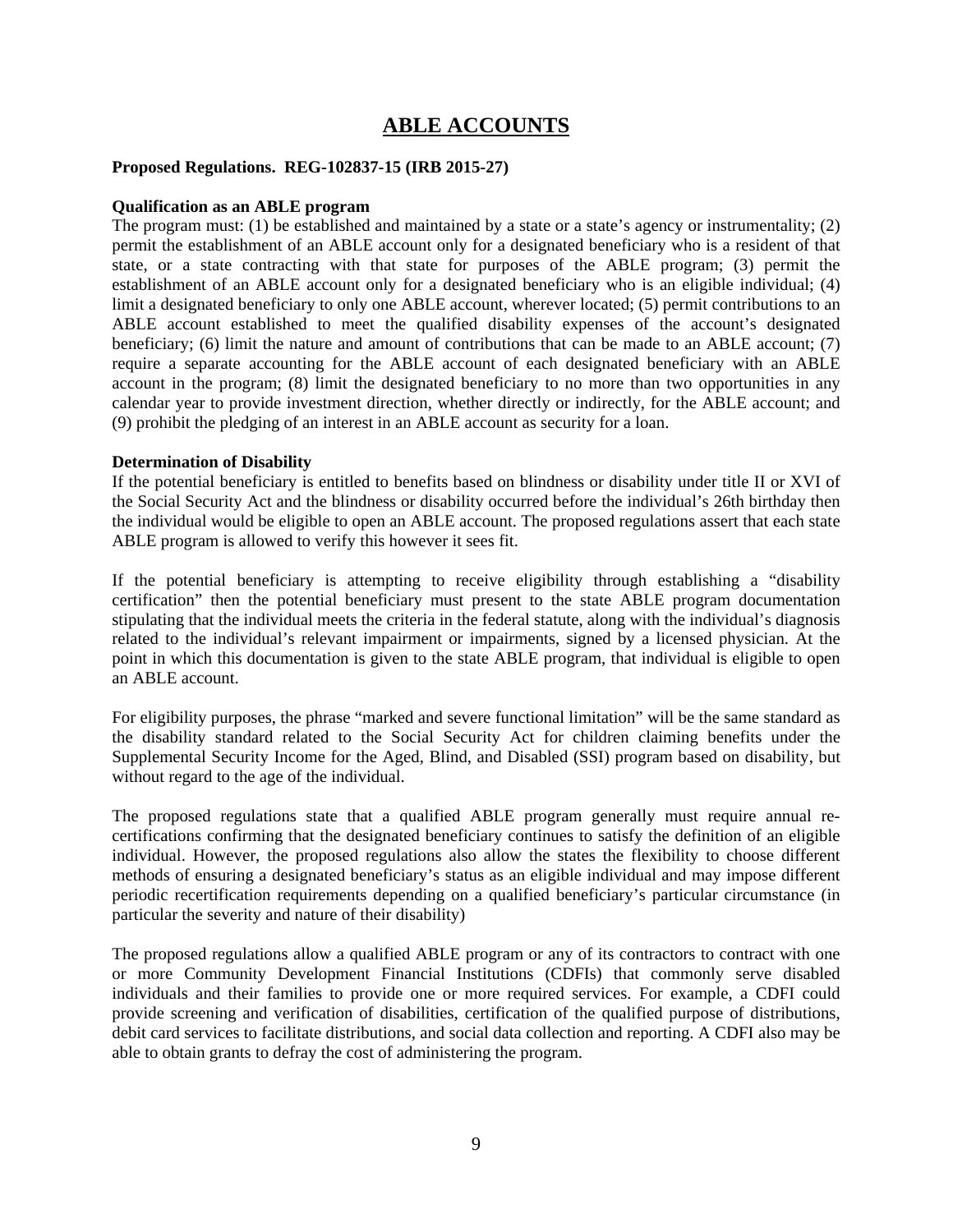#### **Designated beneficiary account eligibility and payments**

The proposed regulations clarify that, if the eligible individual cannot establish the account, the eligible individual's agent under a power of attorney or, if none, his or her parent or legal guardian may establish the ABLE account for that eligible individual.

If a designated beneficiary ceases to be an eligible individual, the proposed regulations provide that no contributions to the ABLE account may be accepted beginning on the first day of the tax year following the tax year in which the designated beneficiary ceased to be an eligible individual. If the designated beneficiary later becomes an eligible individual again, then additional contributions may be accepted subject to the applicable annual and cumulative limits.

ABLE account contributions generally must be made in cash. The proposed regulations provide that a qualified ABLE program may accept cash contributions in the form of cash or a check, money order, credit card payment, or other similar method of payment.

## **Qualified Disability Expenses**

The proposed regulations provide that qualified disability expenses are expenses that relate to the designated beneficiary's blindness or disability and are for the benefit of that designated beneficiary in maintaining or improving his or her health, independence, or quality of life. Such expenses include, but are not limited to, expenses for education, housing, transportation, employment training and support, assistive technology and personal support services, health, prevention and wellness, financial management and administrative services, legal fees, expenses for oversight and monitoring, funeral and burial expenses, and other expenses that may be identified from time to time in future guidance published in the Internal Revenue Bulletin.

The Treasury Department and the IRS conclude that the term "qualified disability expenses" should be broadly construed to permit the inclusion of basic living expenses and should not be limited to expenses for items for which there is a medical necessity or which provide no benefits to others in addition to the benefit to the eligible individual.

## **Distributions**

Distributions made from an ABLE account for qualified disability expenses of the designated beneficiary are not included in the designated beneficiary's gross income. The earnings portion of distributions from the ABLE account in excess of the qualified disability expenses is includible in the gross income of the designated beneficiary.

The proposed regulations provide that, for purposes of applying Code Sec. 72 (e.g., inclusion of income from annuities, etc.) to amounts distributed from an ABLE account that all distributions during a tax year are treated as one distribution.

The proposed regulations provide that, in addition to the income tax on the portion of a distribution included in gross income, a tax of 10 percent of the amount includible in gross income is imposed. This additional tax does not apply, however, to distributions on or after the designated beneficiary's death or to returns of excess contributions, excess aggregate contributions, or contributions to additional purported ABLE accounts made by the due date (including extensions) of the designated beneficiary's tax return for the year in which the relevant contributions were made.

A qualified ABLE program must establish safeguards to distinguish between distributions used for the payment of qualified disability expenses and other distributions, and to permit the identification of the amounts distributed for housing expenses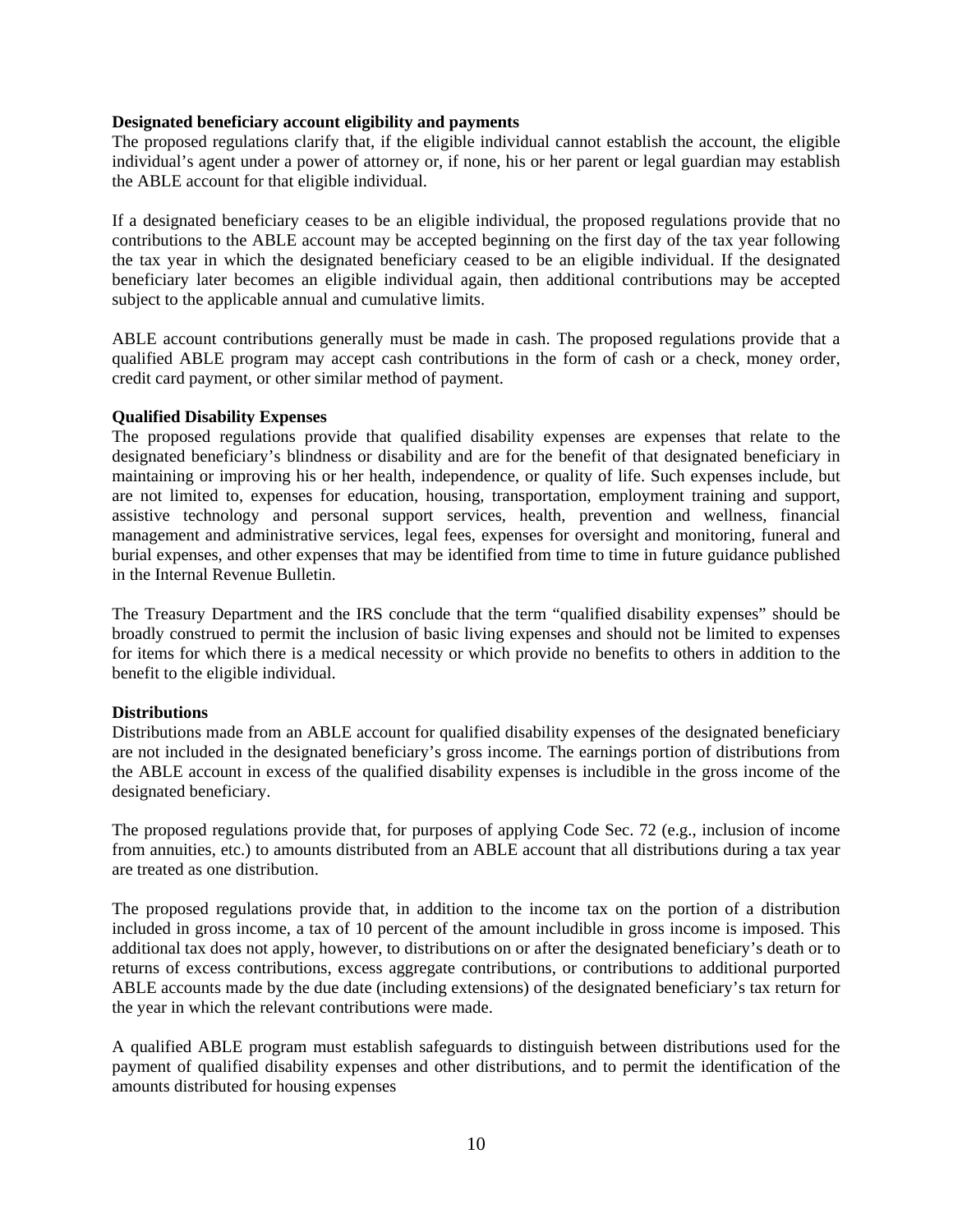#### **Limitation on Number of Accounts**

Except with respect to rollovers and program-to-program transfers, no designated beneficiary may have more than one ABLE account in existence at the same time. The proposed regulations provide that a qualified ABLE program must require the designated beneficiary to verify under penalties of perjury, when creating an ABLE account, that the account being established is the designated beneficiary's only ABLE account.

Under the proposed regulations, an ABLE account for a designated beneficiary may be established only under the qualified ABLE program of the state in which that designated beneficiary is a resident or with which the state of the designated beneiciary's residence has contracted for the provision of ABLE accounts. However, a qualified ABLE program may permit a designated beneficiary to continue to maintain his or her ABLE account that was created in that state, even after the designated beneficiary is no longer a resident of that state.

#### **Application of Gift, GST, and Estate Tax Provisions**

The proposed regulations provide that any contribution by a designated beneficiary to a qualified ABLE program benefitting the designated beneficiary is not treated as a completed gift.

The proposed regulations provide that contributions to an ABLE account by a person other than the designated beneficiary are treated as completed gifts to the designated beneficiary of the account, and that such gifts are neither gifts of a future interest nor a qualified transfer under Code Sec. 2503(e). Accordingly, no distribution from an ABLE account to the designated beneficiary of that account is treated as a taxable gift.

Neither gift nor GST taxes apply to the change of designated beneficiary of an ABLE account, as long as the new designated beneficiary is an eligible individual who is a sibling of the former designated beneficiary.

#### **Reporting Requirements**

A qualified ABLE program must report the establishment of each ABLE account, including the name and residence of the designated beneficiary, and other relevant information regarding the account that is included on the new Form 5498-QA, "ABLE Account Contribution Information." Information regarding distributions will be reported on the new Form 1099-QA, "Distributions from ABLE Accounts." In addition, Code Sec. 529A(b)(3) requires that a qualified ABLE program provide separate accounting for each designated beneficiary. A contributor to an ABLE account must provide his or her TIN.

#### **Effective Date**

Until the issuance of final regulations, taxpayers and qualified ABLE programs may rely on the proposed regulations. The regulations are proposed to be effective as of the date of publication of the Treasury decision adopting these rules as final regulations in the Federal Register. These rules, when adopted as final regulations, will apply to tax years beginning after December 31, 2014. The reporting requirements of Proposed Reg. §§1.529A-5 through 1.529A-7 will apply to information returns required to be filed, and payee statements required to be furnished, after December 31, 2015.

However, states that enact legislation creating an ABLE program in accordance with Code Sec. 529A , and individuals establishing ABLE accounts in accordance with such legislation, will not fail to receive the benefits of section Code Sec. 529A merely because the legislation or the account documents do not fully comport with the final regulations when they are issued. The Treasury Department and the IRS intend to provide transition relief to enable those state programs and accounts to be brought into compliance with the requirements in the final regulations, including providing sufficient time after issuance of the final regulations for changes to be implemented.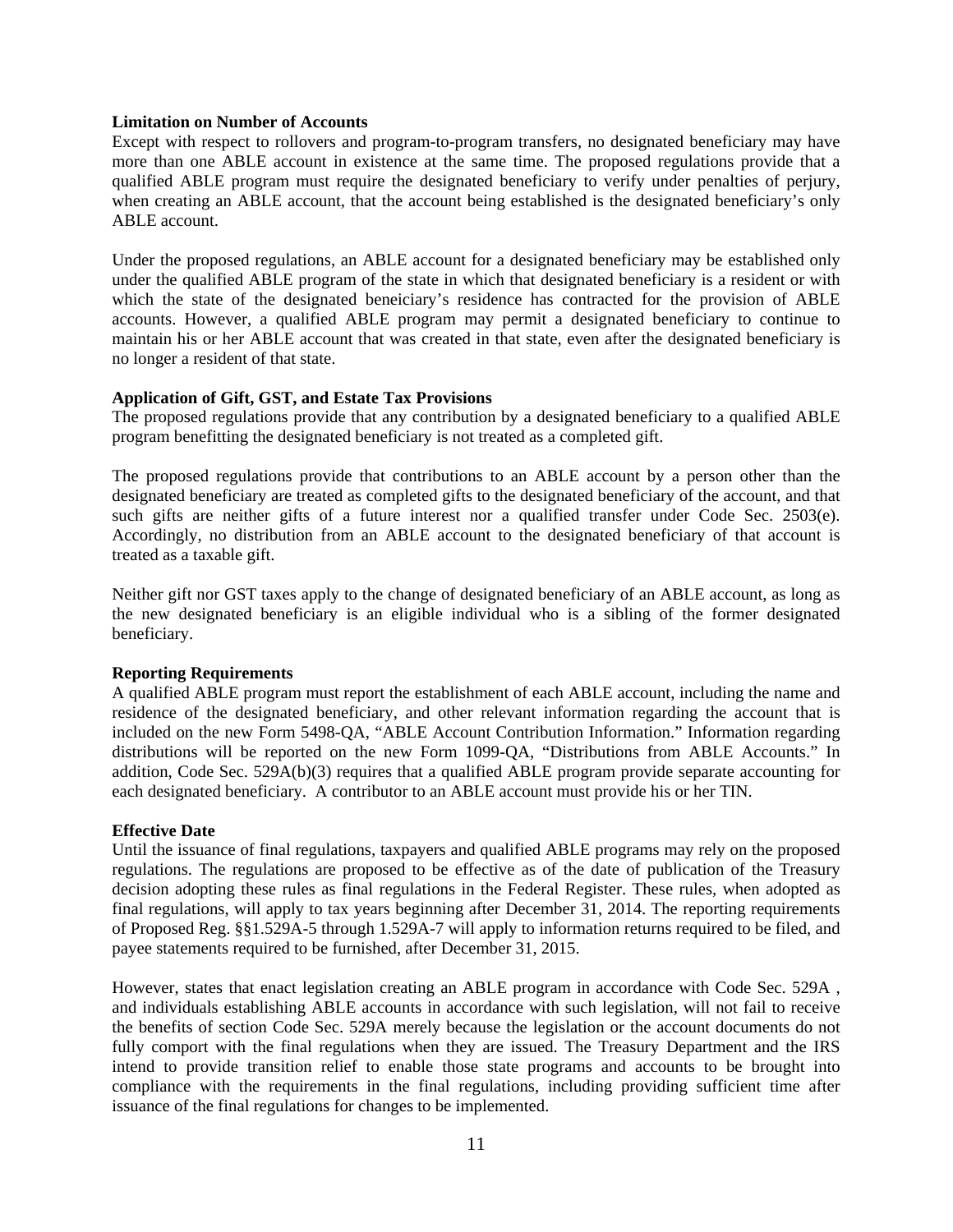NOTE: The PATH Act eliminates the requirement that ABLE accounts be established only in the ABLE account owner's state of residence.

**Notice 2015-81 (IR-2015-130, Nov. 20, 2015)** notes three changes to the proposed regulations for ABLE accounts that'll be included in the final regulations when issued.

**Categorization of distributions not required.** ABLE programs need not include safeguards to determine which distributions are for qualified disability expenses, nor are they required to specifically identify those used for housing expenses. Commenters noted that such a requirement would be unduly burdensome and that, in any case, the eventual use of a distribution may not be known at the time it is made. Designated beneficiaries will still need to categorize distributions when determining their federal income tax obligations.

**Contributors' TINs not required.** ABLE programs will not be required to request the taxpayer identification numbers (TINs) of contributors to the ABLE account at the time when the contributions are made, if the program has a system in place to reject contributions that exceed the annual limits. However, if an excess contribution is deposited into a designated beneficiary's ABLE account, the program will need to request the contributor's TIN.

**Disability diagnosis certification permitted.** Designated beneficiaries can open an ABLE account by certifying, under penalties of perjury, that they meet the qualification standards, including their receipt of a signed physician's diagnosis if necessary, and that they will retain that diagnosis and provide it to the program or the IRS upon request. This means that eligible individuals with disabilities will not need to provide the written diagnosis when opening the ABLE account, and ABLE programs will not need to receive, retain, or evaluate detailed medical records. States and potential qualified ABLE program administrators expressed concerns about their responsibilities and potential liabilities for receiving and safeguarding medical information contained in a signed diagnosis, particularly when they do not anticipate having any expertise or ability to evaluate that medical information. The commenters emphasized that qualified ABLE programs would incur unmanageable costs and burdens in trying to comply with applicable laws imposing system and other requirements on those in possession of medical records, as well as in implementing systems to receive and store paper documentation. The commenters also expressed the concern that, if these costs and burdens cannot be minimized, some states may not proceed with the implementation of qualified ABLE programs for their residents.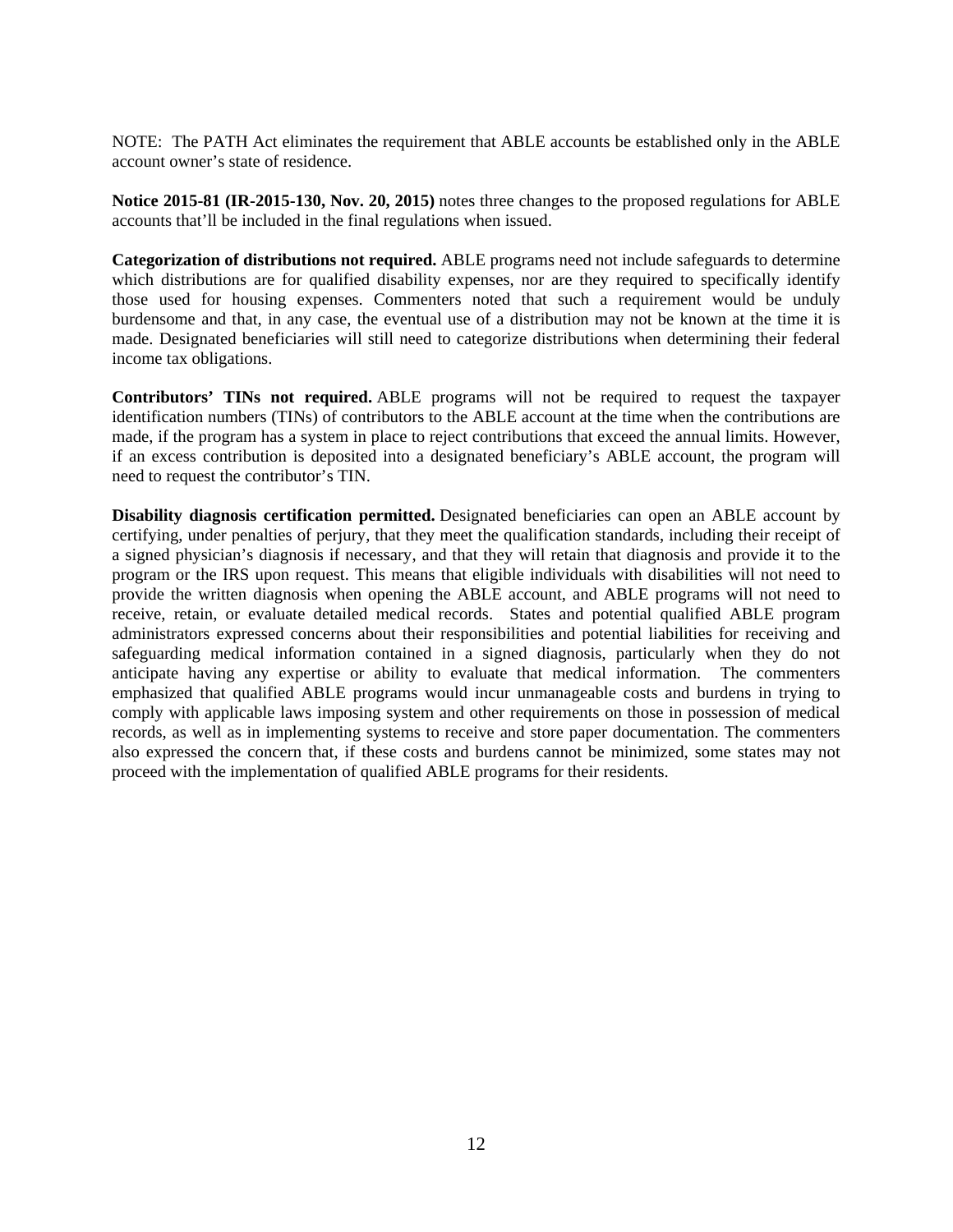## **LEGISLATION**

## **PROTECTING AMERICANS FROM TAX HIKES ACT**

## **PERMANENT EXTENDERS**

## **Enhanced Child Tax Credit Made Permanent (IRC §24, Act §101)**

Until 2009, the threshold dollar amount was \$10,000 indexed for inflation from 2001 (which would be roughly \$14,000 in 2015). Since 2009, however, this threshold amount had been set at an unindexed \$3,000 and had been scheduled to expire at the end of 2017, returning to the \$10,000 (indexed for inflation) amount. The provision permanently sets the threshold amount at an unindexed \$3,000.

## **Enhanced American Opportunity Tax Credit Made Permanent (IRC §25A, Act §102)**

The American Opportunity Tax Credit (AOTC) took the permanent provisions of the Hope Scholarship Credit and increased the credit to \$2,500 for four years of post-secondary education, and increased the beginning of the phase-out amounts to \$80,000 (single) and \$160,000 (married filing jointly) for 2009 to 2017.

## **Enhanced Earned Income Tax Credit Made Permanent (IRC §32, Act §103)**

Low- and moderate income workers may be eligible for the earned income tax credit (EITC). For 2009 through 2017, the EITC amount had been temporarily increased for those with three (or more) children and the EITC marriage penalty has been reduced by increasing the income phase-out range by \$5,000 (indexed for inflation) for those who are married and filing jointly.

## **Extension and Modification of Deduction for Certain Expenses of Elementary and Secondary School Teachers (IRC §104, Act §104)**

The provision permanently extends the above-the-line deduction (capped at \$250) for the eligible expenses of elementary and secondary school teachers. As always, amounts expended in excess of that amount will generally remain deductible only if the taxpayer itemizes deductions and then as an employee business expense subject to the over 2% of adjusted gross income floor on miscellaneous itemized deductions. Beginning in 2016, the provision also modifies the deduction to index the \$250 cap to inflation and include professional development expenses as deductible under this provision.

#### **Extension of Deduction of State and Local General Sales Taxes (IRC §164, Act §106)**

The provision permanently extends the option to claim an itemized deduction for State and local general sales taxes in lieu of an itemized deduction for State and local income taxes. The taxpayer may either deduct the actual amount of sales tax paid in the tax year, or alternatively, deduct an amount prescribed by the Internal Revenue Service (IRS).

## **Extension and Modification of Special Rule for Contributions of Capital Gain Real Property Made for Conservation Purposes (IRC §170(b), Act §107)**

The provision permanently extends the charitable deduction for contributions of real property for conservation purposes. The provision also permanently extends the enhanced deduction for certain individual and corporate farmers and ranchers.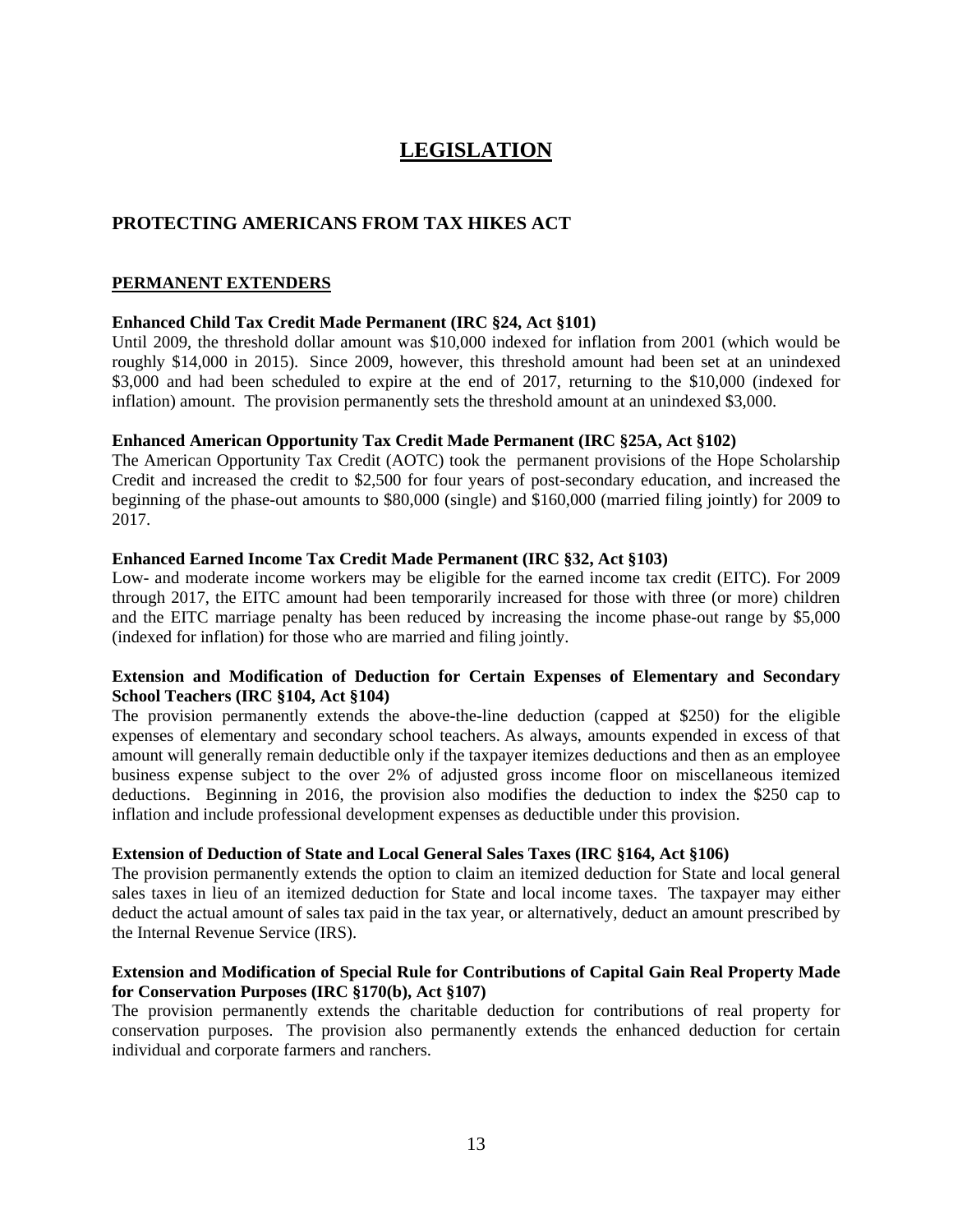## **Extension of Tax-Free Distributions from Individual Retirement Plans For Charitable Purposes (IRC §408(d)(8), Act §112)**

The PATH Act permanently extends the ability of individuals at least 70½ years of age to exclude from gross income qualified charitable distributions from Individual Retirement Accounts (IRAs). The exclusion may not exceed \$100,000 per taxpayer in any tax year. The direct rollover will be counted as part of the taxpayer's minimum required distribution for the year if the taxpayer has not already take at least the minimum required distribution (MRD) from the plan prior to direct contribution from the IRA to the charity.

## **Extension of 15-Year Straight-Line Cost Recovery for Qualified Leasehold Improvements, Qualified Restaurant Buildings and Improvements, and Qualified Retail Improvements (IRC §168, Act §123)**

The PATH Act permanently extends the 15-year recovery period for qualified leasehold improvements, qualified restaurant property, and qualified retail improvement property.

## **Extension and Modification of Increased Expensing Limitations and Treatment of Certain Real Property as Section 179 Property (IRC §179, Act §124)**

The PATH Act permanently extends the small business expensing limitation and phase-out amounts in effect from 2010 to 2014 (\$500,000 and \$2 million, respectively). These amounts would have reverted to \$25,000 and \$200,000, respectively, beginning in 2015. The PATH Act also makes permanent the permission granted to a taxpayer to revoke without the consent of the Commissioner any election, and any specification contained therein, made under section 179.

The PATH Act modifies the expensing limitation by indexing both the \$500,000 and \$2 million limits for inflation beginning in 2016 and by treating air conditioning and heating units placed in service in tax years beginning after 2015 as eligible for expensing. The provision further modifies the expensing limitation with respect to qualified real property by eliminating the \$250,000 cap beginning in 2016.

## **EXTENDERS THROUGH 2019**

#### **Extension and Modification of Bonus Depreciation (IRC §168(k), Act §143)**

The PATH Act restores bonus depreciation to the law, retroactive to January 1, 2015. For 2015 the rules will be the same as they were for 2014. But the new law makes changes in future years, including reducing the amount of bonus depreciation that can be claimed in the final two years before it's now scheduled expiration.

The provision extends bonus depreciation for property acquired and placed in service during 2015 through 2019 (with an additional year for certain property with a longer production period). The bonus depreciation percentage is 50 percent for property placed in service during 2015, 2016 and 2017 and phases down, with 40 percent in 2018, and 30 percent in 2019.

Beginning in 2016 modifications are made to the definition of what qualifies as qualified improvement property. As the *PATH Technical Explanation* notes:

After 2015, the provision allows additional first-year depreciation for qualified improvement property without regard to whether the improvements are property subject to a lease, and also removes the requirement that the improvement must be placed in service more than three years after the date the building was first placed in service.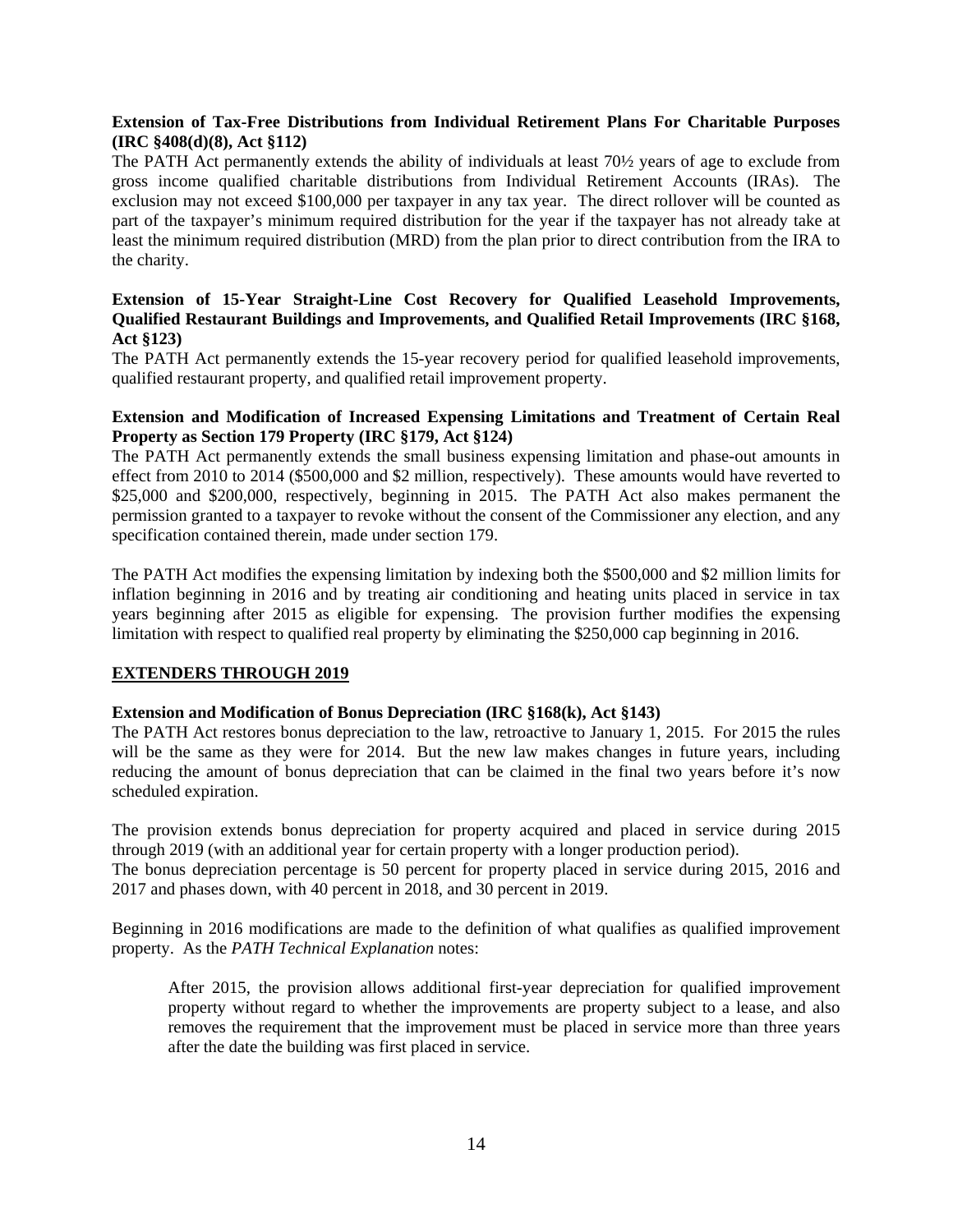## **EXTENDERS THROUGH 2016**

## **Extension and Modification of Exclusion from Gross Income of Discharge of Qualified Principal Residence Indebtedness (IRC §108, Act §151)**

The provision extends through 2016 the exclusion from gross income of a discharge of qualified principal residence indebtedness. The provision also modifies the exclusion to apply to qualified principal residence indebtedness that is discharged after December 31, 2016, if the discharge is pursuant to a written agreement entered into before December 31, 2016

## **Extension of Mortgage Insurance Premiums Treated as Qualified Residence Interest (IRC §163, Act §152)**

The Act extends the deduction for private mortgage insurance premiums for two years (with respect to contracts entered into after December 31, 2006). Thus, the provision applies to amounts paid or accrued in 2015 and 2016 (and not properly allocable to any period after 2016). This deduction phases out ratably for a taxpayer with AGI of \$100,000 to \$110,000.

## **Extension of AbovetheLine Deduction for Qualified Tuition and Related Expenses (IRC §222, Act §153)**

The Act extends through 2016 the above-the-line deduction for qualified tuition and related expenses for higher education. The deduction is capped at \$4,000 for an individual whose AGI does not exceed \$65,000 (\$130,000 for joint filers) or \$2,000 for an individual whose AGI does not exceed \$80,000 (\$160,000 for joint filers).

## **Extension and modification of credit for nonbusiness energy property (IRC §, Act §)**

The provision extends through 2016 the credit for purchases of nonbusiness energy property. The provision allows a credit of 10 percent of the amount paid or incurred by the taxpayer for qualified energy improvements, up to \$500. Beginning in 2016 the efficiency standards are modified so that that windows, skylights, and doors must meet Energy Star 6.0 standards to qualify for the credit.

## **Extension of Credit for EnergyEfficient New Homes (IRC §45L, Act §188)**

The Act extends through 2016 the tax credit for manufacturers of energy-efficient residential homes. An eligible contractor may claim a tax credit of \$1,000 or \$2,000 for the construction or manufacture of a new energy efficient home that meets qualifying criteria.

## **PROGRAM INTEGRITY**

## **Safe harbor for de minimis errors on information returns and payee statements (IRC §§6721 and 6722, Act §202)**

The provision establishes a safe harbor from penalties for the failure to file correct information returns and for failure to furnish correct payee statements by providing that if the error is \$100 or less (\$25 or less in the case of errors involving tax withholding), the issuer of the information return is not required to file a corrected return and no penalty is imposed. A recipient of such a return (e.g., an employee who receives a Form W-2) can elect to have a corrected return issued to them and filed with the IRS.

The provision is effective for returns and statements required to be filed after December 31, 2016. The provision is meant to reduce the issuance of revised Forms 1099 for minor amounts. Thus the provision should reduce the number of returns that end up being redone just before delivery to a client due to last minute receipt of a revised Form 1099. But note that the rule will not take effect in time for the filing of 2015 tax returns.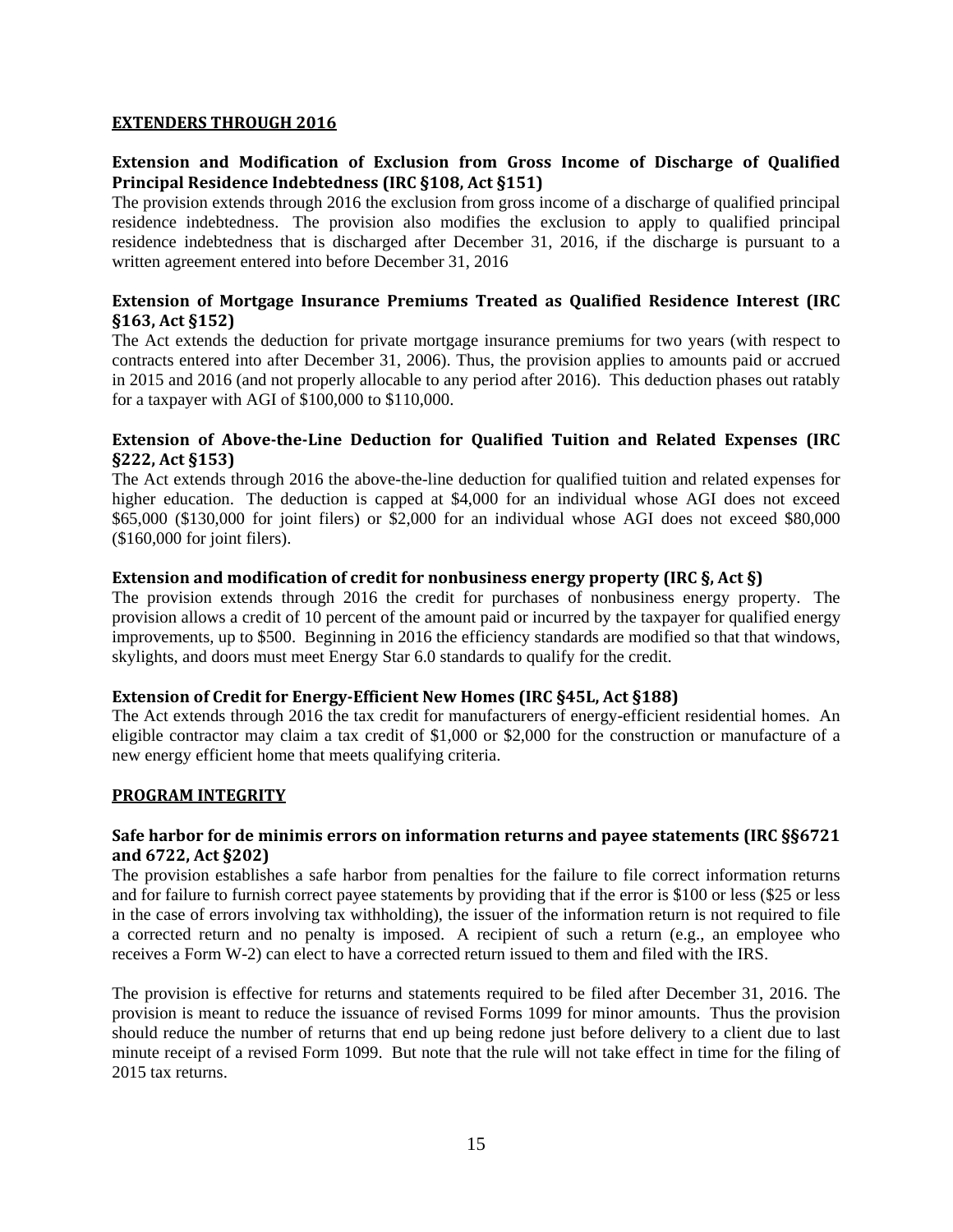#### **Procedures to reduce improper claims (IRC §24, 25A, 32 and 6695, Act §207**

The provision expands the paid-preparer due diligence requirements with respect to the earned income tax credit, and the associated \$500 penalty for failures to comply, to cover returns claiming the child tax credit and American Opportunity Tax Credit. The provision applies to tax years beginning after December 31, 2015.

## **Restrictions on taxpayers who improperly claimed credits in prior year (IRC §24, 25A, 32 and 6213, Act §208)**

The provision expands the rules under current law, which bar individuals from claiming the earned income tax credit for ten years if they are convicted of fraud and for two years if they are found to have recklessly or intentionally disregarded the rules, to apply to the child tax credit and American Opportunity Tax Credit. The provision adds math error authority, which permits the IRS to disallow improper credits without a formal audit if the taxpayer claims the credit in a period during which he is barred from doing so due to fraud or reckless or intentional disregard. The provision applies to tax years beginning after December 31, 2015.

## **Employer identification number required for American opportunity tax credit (IRC §25A and 6050S, Act §211)**

The Act requires a taxpayer claiming the American opportunity tax credit to report the employer identification number (EIN) of the educational institution to which the taxpayer makes qualified payments under the credit. The law modifies the reporting requirements under section 6050S of the Code to require an educational institution to provide its employer identification number on the Form 1098-T. The provision applies to tax years beginning after December 31, 2015, and expenses paid after such date for education furnished in academic periods beginning after such date.

#### **Improvements to Section 529 Accounts (IRC §529, Act §302)**

The law expands the definition of qualified higher education expenses for which tax-preferred distributions from 529 accounts are eligible to include computer equipment and technology. The Act treats a refund of tuition paid with amounts distributed from a 529 account as a qualified expense if such amounts are re-contributed to a 529 account within 60 days. These provisions are effective for distributions made or refunds after 2014, or in the case of refunds after 2014 and before the date of enactment, for refunds re-contributed not later than 60 days after date of enactment.

## **Surface Transportation and Veterans Health Care Choice Improvement Act**

Buried within this law is a change to IRC Section  $6501(e)(1)$ . This change overrules the Supreme Court case of *The Colony, Inc. v. Commissioner*, and *United States v. Home Concrete Supply, LLC*. In both cases the Court ruled that an overstatement of basis is not an "omission from gross income." A new section 6501(e)(1)(B)(ii) states that "an understatement of gross income by reason of an overstatement of unrecovered cost or other basis is an omission from gross income." The new law also removes "adequate disclosure" as a defense to the six-year statute of limitations with respect to any amount omitted from gross income by reason of an overstatement of basis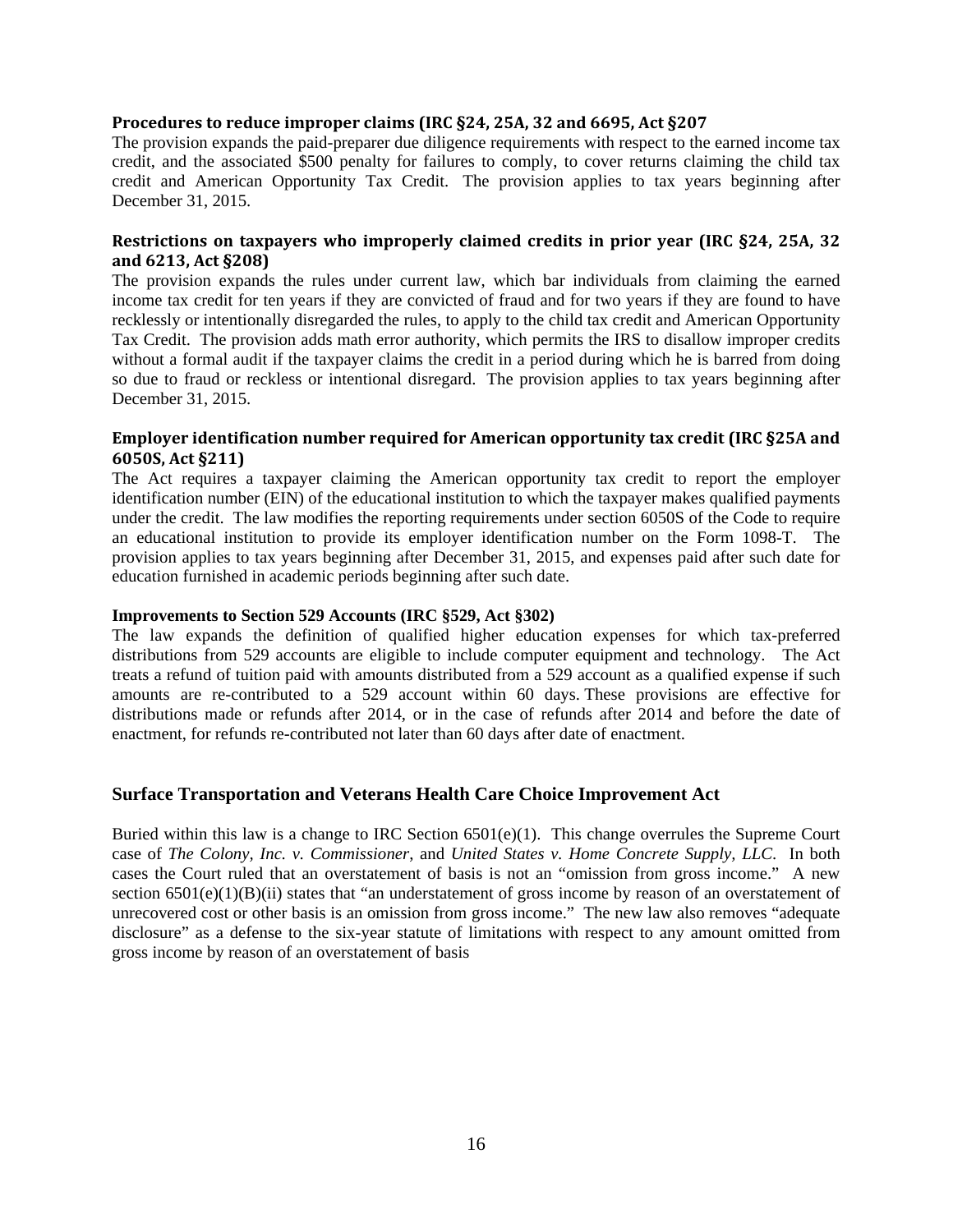## **IRS PRONOUNCEMENTS**

**Notice 2016–04 (IRB 2016-3)** Extends filing dates for Forms 1095-B and Form 1095-C to March 31, 2016 – only for the 2015 tax year. To the extent that individual taxpayers do not receive their ACA information returns prior to the time of filing their own returns, they may rely upon information received from their employer or insurer when confirming eligibility for the premium tax credit and maintenance of coverage for the year.

**Rev. Proc. 2015-56 (IRB 2015-49)** This revenue procedure provides certain taxpayers engaged in the trade or business of operating a retail establishment or a restaurant with a safe harbor method of accounting for determining whether expenditures paid or incurred to remodel or refresh a qualified building (as defined in section 4.02) are deductible under §26 USC 162(a) of the Internal Revenue Code (Code), must be capitalized as improvements under §26 USC 263(a), or must be capitalized as the costs of property produced by the taxpayer for use in its trade or business under §26 USC 263A.

**REG-134219-08 (IRB 2015-49)** 6015; innocent spouse relief; joint and several liability.

**REG-148998-13 (IRB 2015-45)** Marital status; same sex couples; definitions.

**REG-138344-13 (IRB 2015-41)** Exception to contemporaneous written acknowledgement requirement for contributions of \$250 or more. This proposal would allow charitable organizations to report donations of \$250 or more to the IRS in lieu of providing donors with contemporaneous written acknowledgements. Organizations choosing to do this would have to obtain the donors' TIN's.

**REG-138344-13 (IRB 2016-4)** Regulations withdrawn; charitable contributions; contemporaneous written acknowledgment; contributions of \$250 or more.

**Notice 2015-38 (IRB 2015-21)** This notice updates the list of designated private delivery services ("designated PDSs") set forth in Notice 2004-83, 2004-2 C.B. 1030, for purposes of the timely mailing treated as timely filing/paying rule of section 26 USC 7502 of the Internal Revenue Code, provides rules for determining the postmark date for these services, and provides a new address for submitting documents to the Internal Revenue Service ("IRS")with respect to an application for designation as a designated PDS. These changes are effective May 6, 2015.

**Announcement 2015-22 (IRB 2015-35)** The IRS will not assert that an individual whose personal information may have been compromised in a data breach must include in gross income the value of the identity protection services provided by the organization that experienced the data breach. Additionally, the IRS will not assert that an employer providing identity protection services to employees whose personal information may have been compromised in a data breach of the employer's (or employer's agent or service provider's)recordkeeping system must include the value of the identity protection services in the employees' gross income and wages. The IRS will also not assert that these amounts must be reported on an information return(such as Form W-2 or Form 1099-MISC) filed with respect to such individuals. This announcement does not apply to cash received in lieu of identity protection services, or to identity protection services received for reasons other than as a result of a data breach.

**Announcement 2016-2 (IRB 2016-3)** Announcement 2016–02 informs the public that the IRS will not assert that an individual must include in gross income the value of identity protection services provided to employees or other individuals before a data breach occurs. Additionally, the IRS will not assert that an employer providing identity protection services to its employees must include the value of the identity protection services in the employees gross income and wages.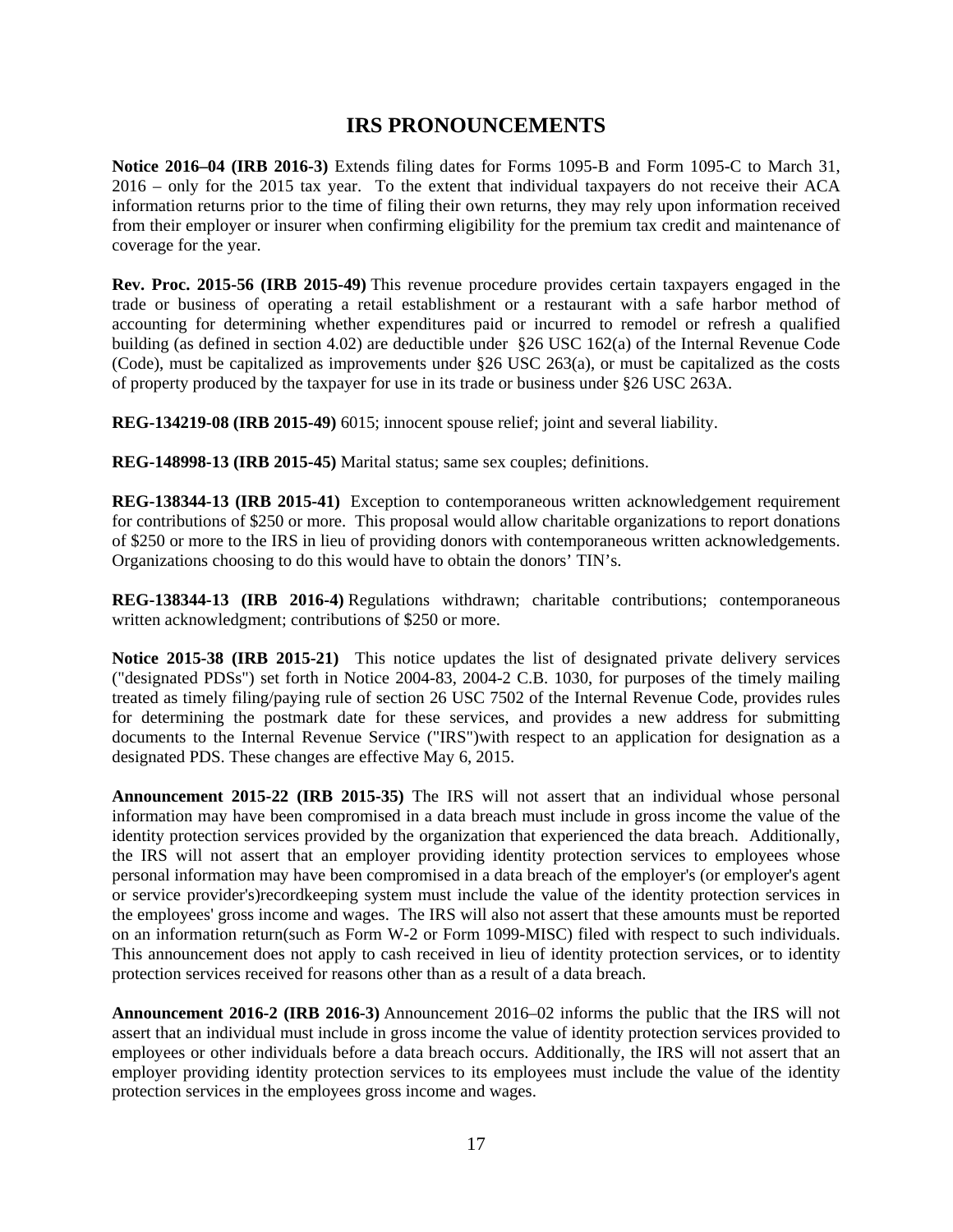## **CASES**

#### *Gemperle v. Commissioner***. TC Memo 2016-1**

#### **No appraisal attached – no deduction for conservation easement**

The taxpayers claimed a charitable deduction of \$108,000 for a qualified contribution easement. They obtained an appraisal to determine the value. However, they failed to attach the appraisal to the Form 8283 for their 2007 return. In 2010 they submitted a "corrected" Form 8283 to the IRS with the appraisal. The tax court found that the "plain language" of the relevant statute, IRC 170(h)(4)(B), requires an appraisal be submitted with the tax return. Since the taxpayers did not comply with this they were denied the deduction.

#### *Howard v. Commissioner***. TC Memo 2015-38 Truck driver has no tax home**

The taxpayer was a truck driver. His employer did not require him to return to its base, but sent him his assignments at the end point of each route. The IRS disallowed \$19,109 of travel expense while away from home. He used his mother's address as his home address for his truck driver's license. However, he did not stay at her house (except for a few days when he had jury duty) and he did not pay rent or any expenses. The Tax Court agreed with the IRS that the driver had no tax home – he did not incur "substantial continuing living expenses" at his mother's house. "When the taxpayer had neither a principal place of business nor a permanent residence, he has no tax home from which he can be away. His home is wherever he happens to be."

#### *Blagaich v. Commissioner***. TC Memo 2016-2**

**Boy gives girl lavish gifts. Girl leaves boy. Boy gives girl a 1099 MISC.** Mr. Burns and Ms Blagaich were romantically involved. In 2010 Burns gave her gifts of cash and other property totaling \$743,819. At one point he wired \$200,000 to her bank account and gave her a Corvette worth \$70,000 (he did not want her to ride her motorcycle). He also wrote her various checks totaling \$73,819. On November 29, 2010, they entered into a written agreement to formalize their "respect, appreciation and affection for each other." The agreement also provided that both "shall refrain from engaging in intimate or other romantic relations with any other individual." The agreement required Burns to pay Blagaich \$400,000, which he did. Unfortunately, it did not last long. Blagaich moved out in March, 2011 and Burns filed suit in DuPage County to terminate their agreement, seeking return of all gifts. In April, 2011 Burns filed a Form 1099-MISC with the IRS reporting that he paid Blagaich \$743,819 in 2010. The state court ordered Blagaich to return \$400,000 to Burns, but found that the car and other money were "clearly gifts." Burns' executor filed a revised 1099-MISC showing \$400,000 paid to Blagaich. The IRS adjusted Blagaich's income in the amount of the first 1099. Blagaich argued that the IRS had to take notice of the state court's decision that everything but the \$400,000 was a gift, and thus adjustment should be limited to \$400,000. She also argued that her return of \$400,000 pursuant to a court order should eliminate the remaining amount of the adjustment. The Tax Court ruled that the IRS did not have to take notice of the state court's characterization of some of the transfers as gifts, because the IRS was not a party to that action. Therefore, the determination of the first \$343,819 remains an issue of fact. For the \$400,000 payment, the court rejected Blagaich's argument to exclude it under the doctrine of recission because she did not repay, or make provision for repayment, within one year of receiving it.

#### *Okonkwo v. Commissioner***. TC memo 2015-181**

#### **No deduction for rental house occupied by daughter paying below fair market rent**

Dr. Okonkwo purchased a lot in 1997, built a house on it, and tried to sell it. From 2002 through 2006 he rented the house for \$6,000 per month to an unrelated party. From 2007 through 2010 his daughter lived in the house and paid \$2,000 per month. During the time the daughter resided there, Okonkwo tried to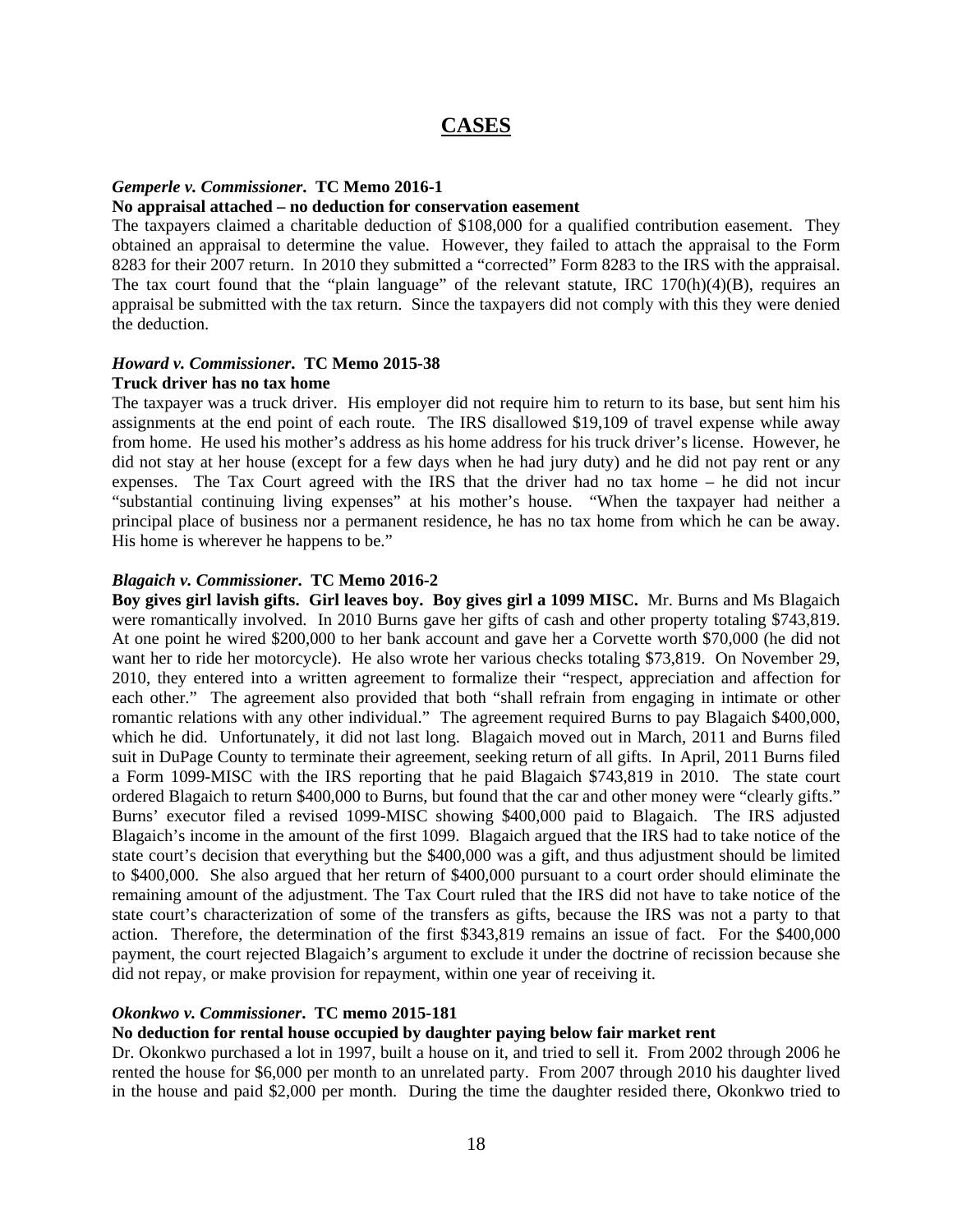sell the house. Okonkwo's CPA prepared his returns "using estimates of certain deductions that Okonkwo conveyed during their conversations." Through 2008 the rental activity was reported on a Schedule E. Before preparing the 2009 return the CPA asked about the decrease in rent, and was told that the daughter moved in and was paying less rent. On Schedule C of the 2009 and 2010 returns Okonkwo reported receipts equal to the rent and expenses equal to the house expenses, and indicated that he was in the construction business. He also filed an amended 2008 return, putting the Schedule E activity on a Schedule C. The taxpayers claimed that they were in the real estate development business, and they rented the house to their daughter because their homeowners policy required that the house be occupied. The IRS claimed that the deductions relating to the house "are limited because their [taxpayers'] daughter resided there. The Tax Court found that the use of the house was personal, and because the daughter did not pay fair market rental, the deductions were limited to the extent of the rental income.

#### *Redisch v Commissioner***. TC Memo 2015-95**

#### **Losses disallowed – property never converted to rental**

Taxpayer purchased a home in 2004 and used it as a seasonal home. In 2008 they decided to attempt to rent it. They moved their personal belongings out of the home at that time. Mr. Redisch contacted a realtor from a company that was involved in a residential development that was not completed, with the hope that buyers would rent Redisch's hose while waiting for their new houses to be constructed. The realty company let propective buyers know that Redisch's house was available to rent, and the property was kept in a portfolio in the realty company's office. There was no evidence of any other efforts to market the property. Redisch received inquiries from two people – neither of whom rented the home. Redisch sold the house at a loss in 2010. In 2009 and 2010 Redisch reported losses on a Schedule E. The Tax Court held that Redisch's property was not converted to property held for the production of income. Redisch's efforts did not amount to a "bona fide attempt to rent" the property - "It is unsurprising that this minimal effort yielded only minimal interest."

#### *Kaufman v. Commissioner***, 14-1863 (1st Cir. April 27, 2015)**

#### **Reliance on appraisal does not automatically give rise to reasonable cause relief**

Taxpayers took a charitable deduction of \$220,000 for contribution of a façade easement. The amount of the deduction was based on an appraisal. The IRS determined that the façade easement had no value. Taxpayers asserted that they should have reasonable cause relief from penalties because the value was based on a qualified appraisal, and that obtaining the appraisal satisfied their duty to make a good faith investigation into the value. They argued that since they were not experts in this type of valuation there was no way for them to make an investigation except by obtaining an appraisal. The court was not persuaded and found that the taxpayers "should have recognized obvious warning signs" regarding the appraisal. Before granting the easement the taxpayers asked the charity how the easement would affect their property. A representative from the charity emailed back saying that the easement would not reduce the value – "One of our directors, Steve McClain, owns fifteen or so historic properties and has taken advantage of this deduction. He never would have granted any easement if he thought there would be a risk or loss of value in his properties." Also, in order to have the taxpayers' mortgage subordinated to the easement, the taxpayers signed a statement saying that the easement would not impose any restrictions on the property that did not already exist. The court determined that these warning signs were so obvious that the taxpayers should have known that it was not reasonable to rely on the appraisal. The taxpayers also claimed reliance on the advice of their accountant. However, in testimony to the Tax Court the accountant admitted that he had "no idea whatsoever" as to whether the appraisal was accurate.

## *Tilden v. Commissioner***. TC Memo 2015-188**

## **Stamps.com "postmark" disregarded.**

The taxpayer's attorney's office mailed a petition for redetermination to the Tax Court using postage from stamps.com. The envelope had a mailing label generated by the taxpayer's attorney's office which included a "postmark" of April 21, 2015 (90 days after the notice of deficiency). The envelope also had a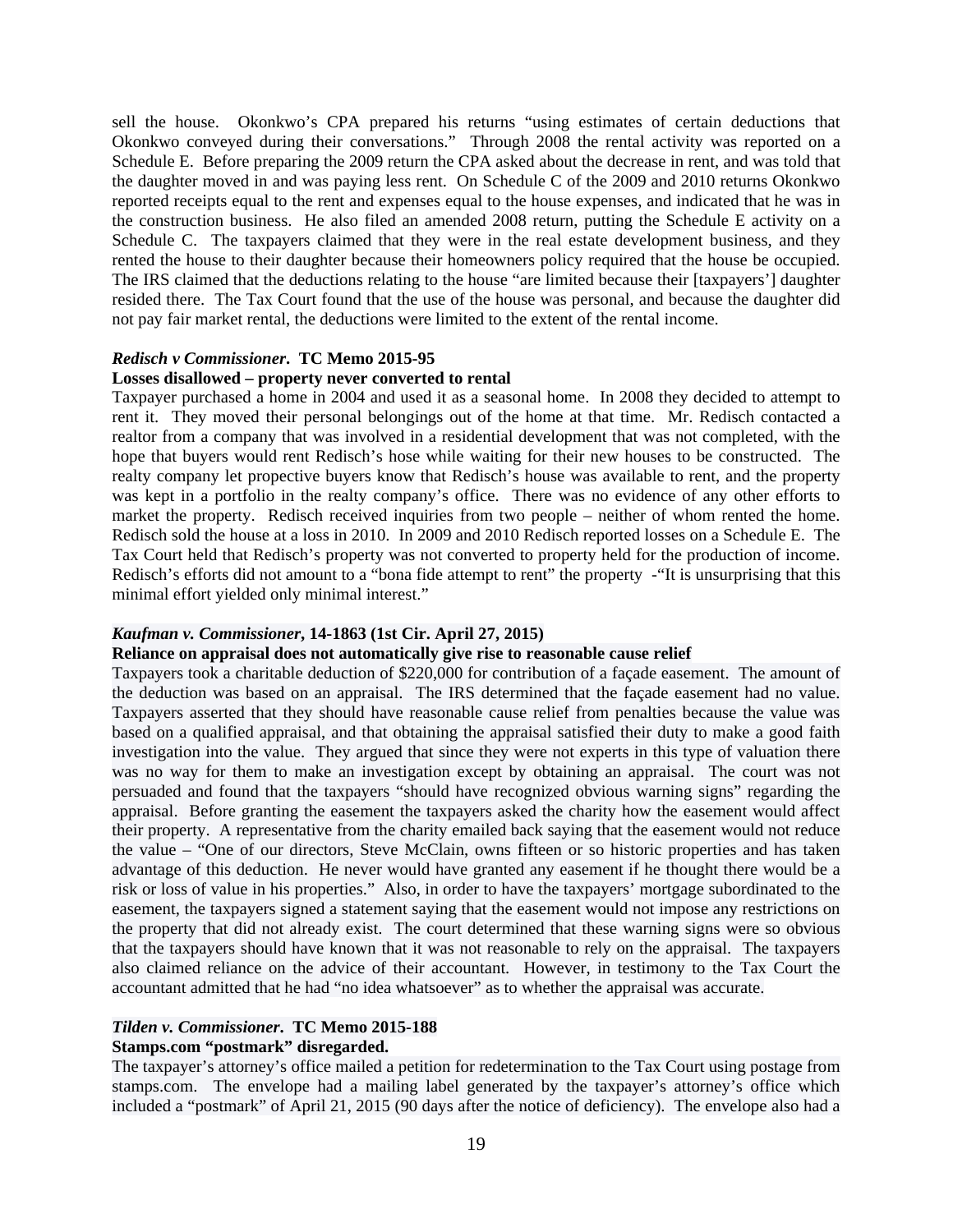certified mail sticker with a tracking number. The envelope did not have a USPS postmark. The sender's receipt for certified mail was not postmarked, but had a handwritten note from the attorney's secretary that it was placed in the mail on April 21. The USPS tracking data indicated that the envelope entered the postal system on April 23. The court held that the petition was not timely mailed. By not having the certified mail receipt stamped at the time of mailing, the petitioner bore the risk that the postmark would be placed on the envelope on a later date. The court ruled that the USPS tracking data superseded the stamps.com "postmark."

## *Padilla v. Commissioner***. TC Summary Opinion 2015-38 Hours in rental activity were that of an investor.**

Padilla lost his job during the year, and devoted his extra time to his rental properties. He had employment records showing he worked 676 hours. He had a contemporaneous log that showed he spent 764 hours working in his rental activities. The court accepted his log as credible. Unfortunately, the court did not stop there. Padilla had a management company manage some properties and hired another company to find tenants for other properties. His activities mostly consisted of researching other properties, foreclosures and refinancing. These activities are those of an investor so they did not count towards material participation under the passive activity rules.

## *Voss v. Commissioner***. 796 F.3d 1051 (9th Cir. 2015)**

## **Limitation on mortgage debt for deduction of interest applies on per-taxpayer basis for unmarried partners**

The 9<sup>th</sup> Circuit, overturning a Tax Court decision, ruled that when unmarried partners co-own a qualified residence, the limitation on qualified residence indebtedness applies on a per-taxpayer basis rather than on a per-residence basis. The taxpayers were registered domestic partners under California law. They coowned two houses. Between the two houses they had mortgage/home equity debt of approximately \$2.7 million. The result of the  $9<sup>th</sup>$  Circuit's decision is that the taxpayers were each allowed to deduct interest paid on up to \$1.1 million in indebtedness for the homes they co-owned. With the same facts, spouses filing separately would be limited to a total of \$1.1 million in indebtedness.

## *DeBough v. Commissioner***, No. 14-3036 (8th Cir. August 28, 2015)**

## **Reacquisition of principal residence trigger recognition of gain.**

On July 11, 2006 DeBough agreed to sell his principal residence on contract for \$1.4 million, with the final installment due on July 11, 2014. He reported \$657,796 of gain - \$500,000 of which was excluded, and the remaining \$157,796 reported on the installment method. He received \$505,000 in payments and reported \$56,920 from 2006 through 2008. The buyers defaulted and DeBough reacquired the home in 2009. He reported \$97,153 in long term capital gain in 2009 due to the reacquisition. He did not resell the property. The IRS determined that the correct amount of gain was \$448,080 – the amount of payments received minus the gain already recognized. The First Circuit upheld the Tax Court.

## *Morris v. Commissioner***. TC Memo 2015-82**

## **IRA beneficiary taxable on whole lump sum even though he split it with his siblings**

Elroy Earl Morris was the primary beneficiary of his father's IRA, and took a lump sum distribution of \$95,484. Elroy was the executor of his father's estate and wrote checks to his two siblings totaling \$37,000 for their share of the IRA, believing that this is what his father wanted. A paralegal at the law firm that represented the estate advised Elroy that there would be no tax due on the IRA distribution. Elroy asserted that "it would be inequitable to hold him soley liable for this tax because he voluntarily shared the proceeds with his siblings, form whom he is unlikely to recover anything." The tax court was not persuaded and found that there was no applicable exception that would allow Elroy to not report the entire lump sum distrubition.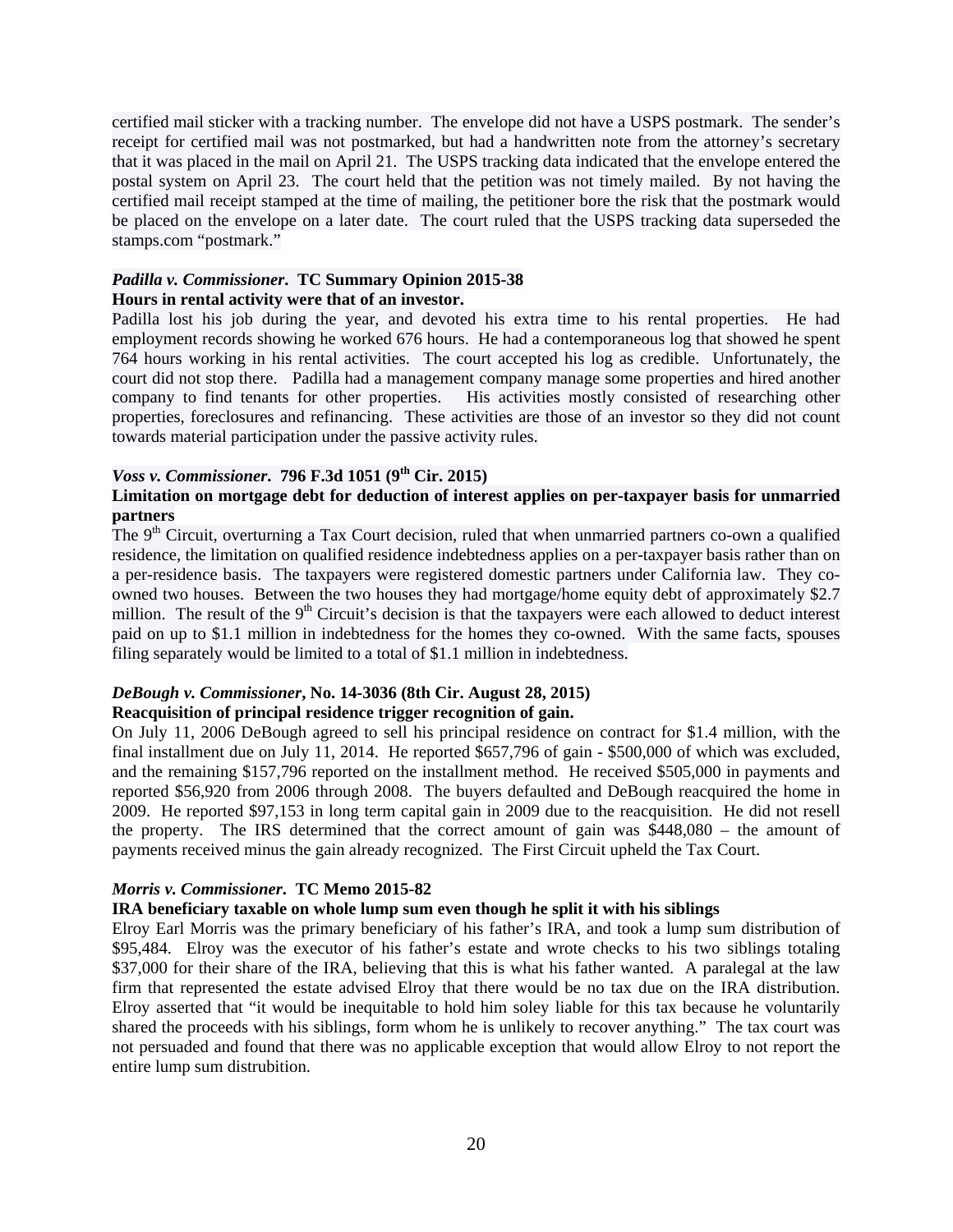#### *Rochlani v Commissioner***. TC Memo 2015-174**

#### **Business run completely without corporate formalities taxable as C Corpororation**

Manjit Rochlani operated Ultimate Presales, a ticket resale company. Rochlani reported the activity of Ultimate on a Schedule C. All receipts and disbursements went through Rochlani's personal checking account, and he used a personal credit card for other expenses. In 2006 Rochlani's son, then a minor, incorporated Ultimate Presales as a Michigan corporation. Rochlani thereafter filed annual reports with the state of Michigan, but followed no corporate formalities. The IRS disallowed his Schedule C for 2008 and 2009 which reported over \$80,000 in losses, and contended that Ultimate Presales should have filed a corporate return. The IRS prevailed. The court noted that the degree of activity for a business to be treated as a corporation for tax purposes is "extremely low" and to be treated as a separate taxable entity a corporation does not need to keep books or records or separate accounts. Mr. Rochlani ratified his son's act of incorporation by continuing to file annual reports.

#### *Milbourn v. Commissioner***. TC Memo 2015-13**

## **Payments made prior to signing marital settlement agreement not alimony**

In 2005 wife's attorney prepared a draft of a marital settlement agreement in which husband would pay \$6,000 per month in alimony. Husband disagreed with the amount and never signed it. A divorce decree was entered on June 27, 2006 – still no settlement agreement was signed. During 2006 husband made payments to wife totaling \$37,000 and deducted this as alimony. On June 5, 2007 an amended divorce decree was entered in which husband agreed to pay \$4,500 per month. Husband conceded that the payments in 2006 were not made pursuant to a divorce decree or written instrument incident to a decree. He claimed that the payments were made pursuant to a written separation agreement, namely the unsigned settlement agreement from 2005. Husband's argument was that he agreed to pay alimony and the final version of the agreement was the same as the draft except for the amount of alimony. The court ruled that the draft of the settlement agreement was unilateral offer by wife, and that it was not a "written agreement" because of the failure to agree on a crucial term - the amount of alimony.

#### *Morehouse v. Commissioner***. 8th Cir. No. No. 13-3110(Oct. 10, 2014)**

The Eighth Circuit, reversing the Tax Court, held that payments made to a non-farmer under the Conservation Reserve Program (CRP) are not subject to self-employment tax. CRP is a USDA program in which land owners are paid to keep land out of production and to follow a conservation plan. The Sixth Circuit has ruled that these payments are subject to self-employment tax. The IRS announced it will continue to litigate this issue outside the Eighth Circuit.

#### **Chief Counsel email 201545025.**

#### **Delivery of notice of non-judicial sale by UPS did not satisfy delivery requirements**

In this instance a notice of a non-judicial sale was sent to the IRS by UPS. Generally, an IRS lien is not impacted by judicial proceedings to which the IRS is not a party. Section 7425 contains a limited exception provided that the IRS is properly notified of the proceeding. The method of notification mandated by the statute is registered or certified mail, or personal service, not less than 25 days prior to the sale. The Chief Counsel opined that the private delivery services provisions of Section 7502 only apply to a postmark date for determining "timely filed." The rule in Section 7425 for notice of nonjudicial sales requires more than a postmark and does not provide for private delivery service (other than personal service). However, the IRS did not deny that the notice was delivered, so was there personal service? The email advice said "no." Personal Service is not defined in the IRC or regulations and "in our view, personal service means delivery by the submitter of the notice, not a third party."